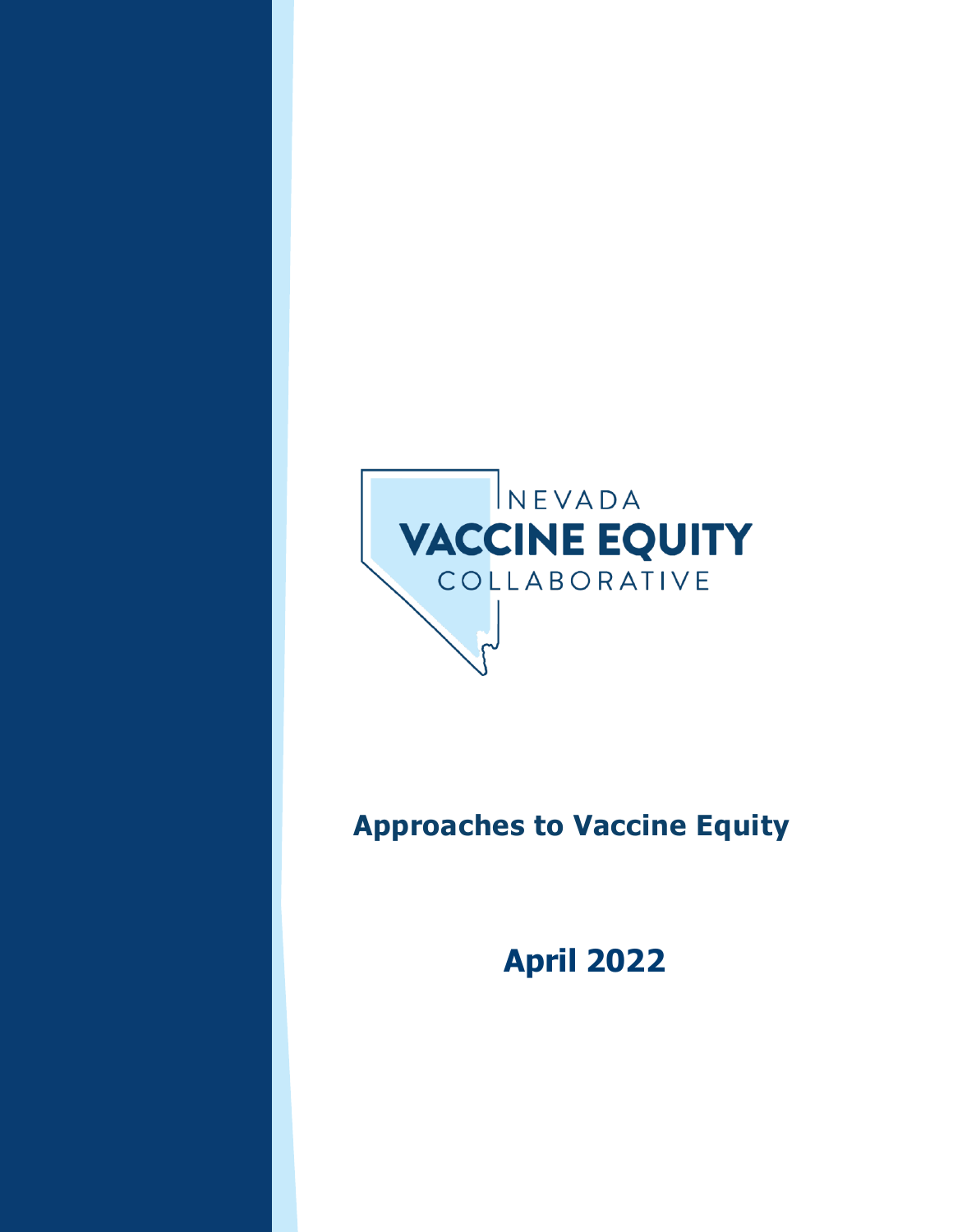## <span id="page-1-0"></span>**Acknowledgements**

Erika Marquez Ph.D. MPH Assistant Professor UNLV School of Public Health Nevada Minority Health and Equity Coalition

Samantha Smith MSPH Research Analyst UNLV School of Public Health Nevada Minority Health and Equity Coalition

Heidi Parker MA Executive Director Immunize Nevada

David Perez Equity and Community Director Immunize Nevada

#### **Suggested Citation**

Marquez, E., Smith, S., Parker, H., and Perez, D. (April 2022). Approaches to Vaccine Equity. Nevada Vaccine Equity Collaborative.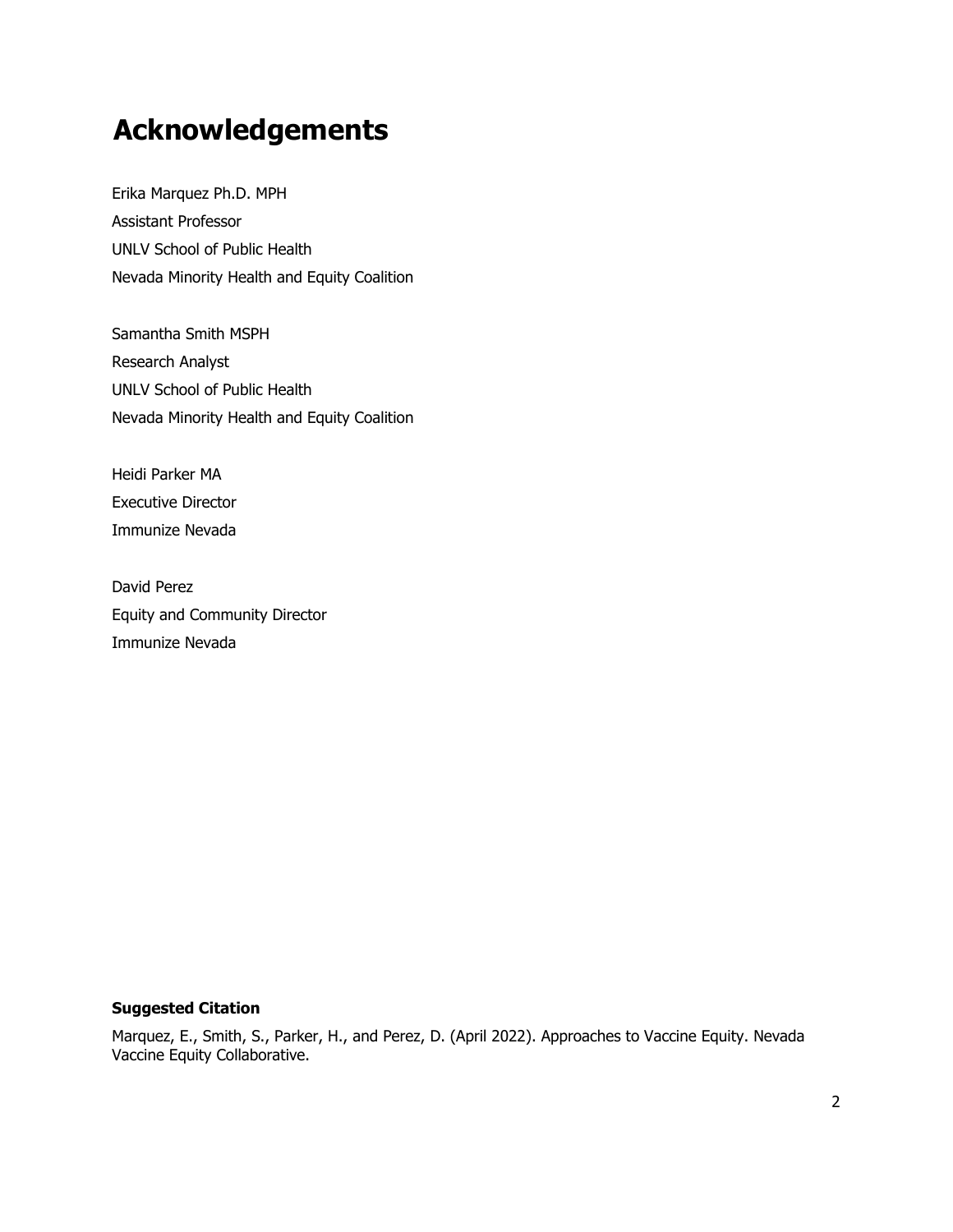## **Table of Contents**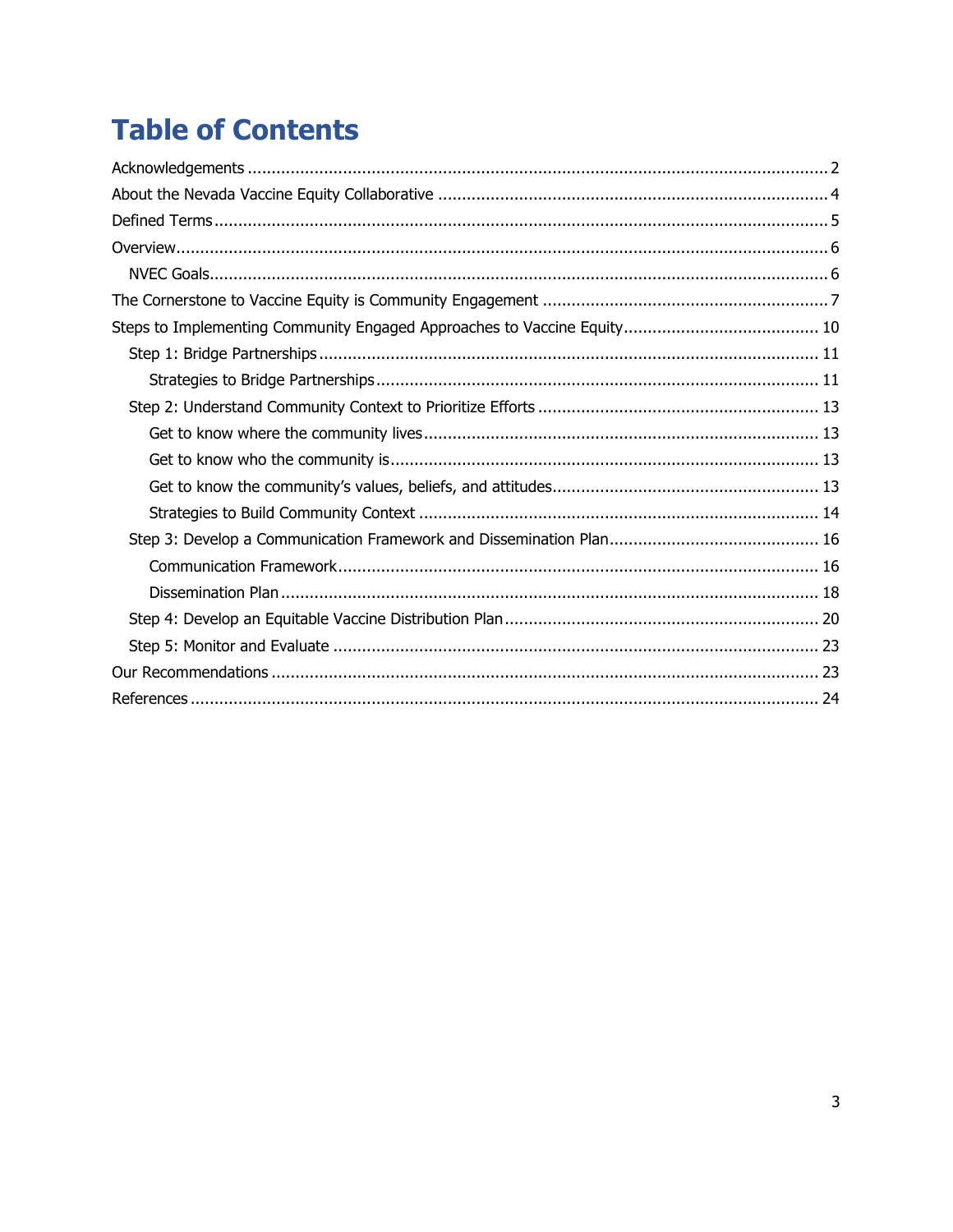

## <span id="page-3-0"></span>**About the Nevada Vaccine Equity Collaborative**

The Nevada Vaccine Equity Collaborative (NVEC) is co-led by Immunize Nevada and the Nevada Minority Health and Equity Coalition, which began as a task force in February 2021 after Nevada Governor Steve Sisolak called it to action. It is a partnership comprised of several diverse interdisciplinary members that promote the equitable distribution of COVID-19 vaccines throughout the state of Nevada. Our work strives to bring fair vaccination opportunities to Nevada by developing culturally and linguistically appropriate messages and eliminating barriers to vaccines.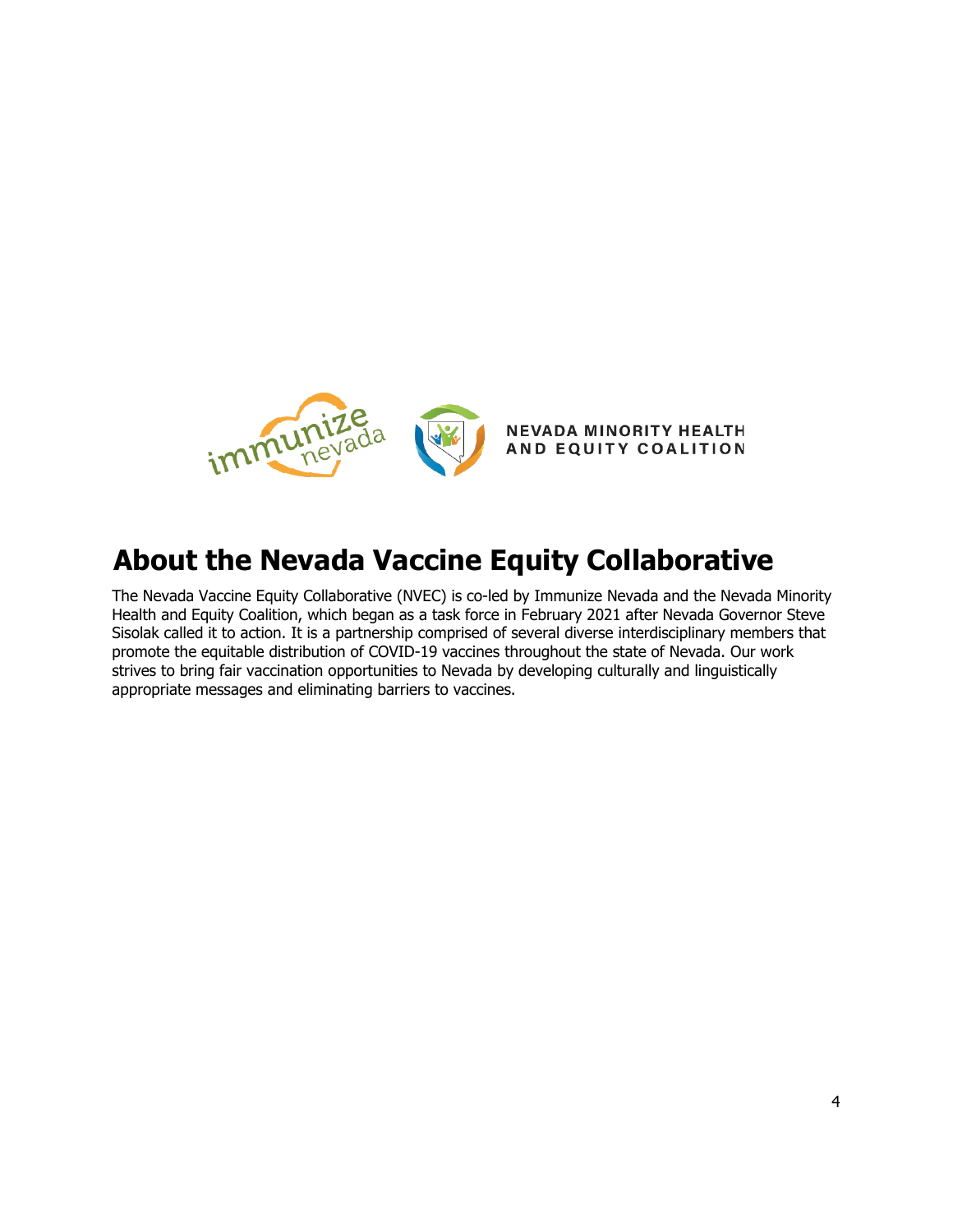## <span id="page-4-0"></span>**Defined Terms**

**Community outreach** is used to raise awareness within a community about a specific topic, issue, problem, opportunity, or decision. Traditional methods of outreach are typically passive and do not always leave room for community inclusion.

**Community engagement** is an essential element to public health work and is defined as, "...the process of working collaboratively with and through groups of people affiliated by geographic proximity, special interest or similar situations to address issues affecting the well-being of those people."<sup>1</sup> It involves careful planning and acknowledgment of the uniqueness of each population, as well as inclusivity by creating strong and sustainable relationships among different communities.

**Community engaged outreach (CEO)** bridges traditional outreach methods with community engagement to ensure communities have an active seat at the table throughout the entire development and decision-making process of outreach materials and activities. Collaborations, especially with community-based organizations and community members, are celebrated when implementing CEO approaches. Unlike traditional outreach, CEO involves active participation from the community-served to ensure the appropriate representation of the community's values, empower community-based decisions, as well as reduce both inequalities and inequities.

**Digital dissemination methods** offer a way to share information quickly without having community members leave the comfort of their home.

**Non-digital dissemination methods** are a great way to engage audiences with limited access to the internet and limited computer literacy.

**Vaccine equity** is when everyone has fair and just access to vaccinations, which can be achieved by addressing social, geographic, political, economic, and environmental barriers.<sup>2</sup>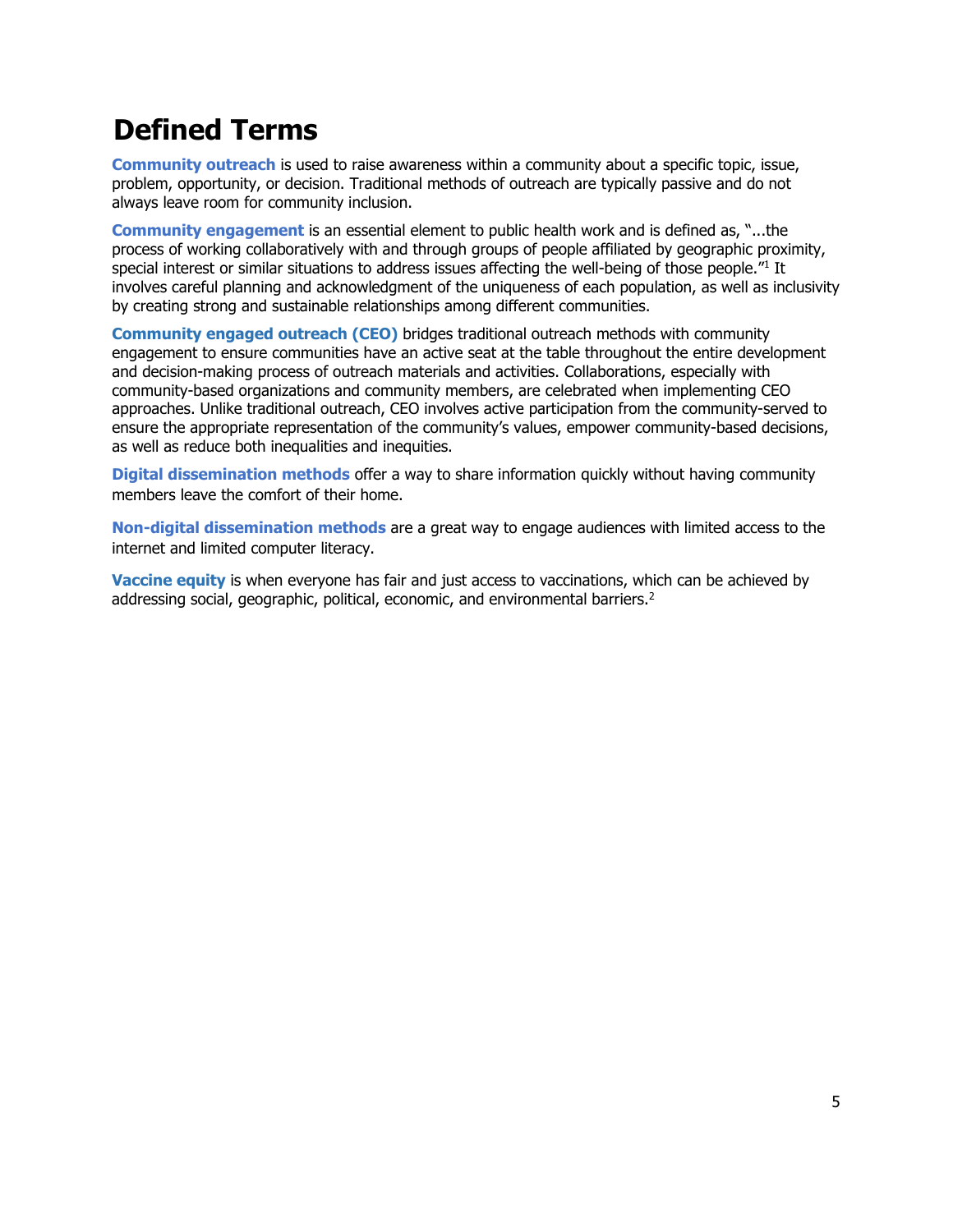

## <span id="page-5-0"></span>**Overview**

The COVID-19 pandemic has profoundly impacted the lives of all Nevadans, especially communities with higher social vulnerability. Morbidities and mortalities of COVID-19 reveal the disproportionate impact by the virus, which includes an amplification of existing social inequities.

As the COVID-19 vaccines were introduced to Nevada in mid-December 2020, the rollout revealed an inequitable distribution throughout the state. In early February 2021, Governor Steve Sisolak declared, "Equity and fairness requires an intentional effort to reach every community and not create a situation where those who have been disproportionately impacted by this virus are left behind — including the elderly and frontline workers."3

The widespread allocation and distribution of a safe and effective COVID-19 vaccine is the foundation of establishing community immunity. In response to Governor Sisolak's Equity and Fairness initiative, as well as President Joe Biden's National Strategy for the COVID-19 Response and Pandemic Preparedness, Immunize Nevada and the Nevada Minority Health and Equity Coalition joined forces to form the **Nevada Vaccine Equity Collaborative (NVEC)**. This collaborative includes public, private, state, and community partners who are invested in the equitable distribution of COVID-19 vaccines.

### <span id="page-5-1"></span>**NVEC Goals**

- 1. Ensure equitable communication and distribution of vaccines.
- 2. Assess the latest data to provide the state and health districts with recommendations on how to equitably distribute the vaccines.
- 3. Maximize and leverage community partnerships, resources and opportunities to increase vaccine access to Nevada's hardest-hit communities.
- 4. Develop a comprehensive communication plan to meet the cultural and linguistic needs of communities highly impacted by COVID-19.
- 5. Establish a community-engaged outreach approach to reduce the impacts of COVID-19 and to increase vaccine uptake.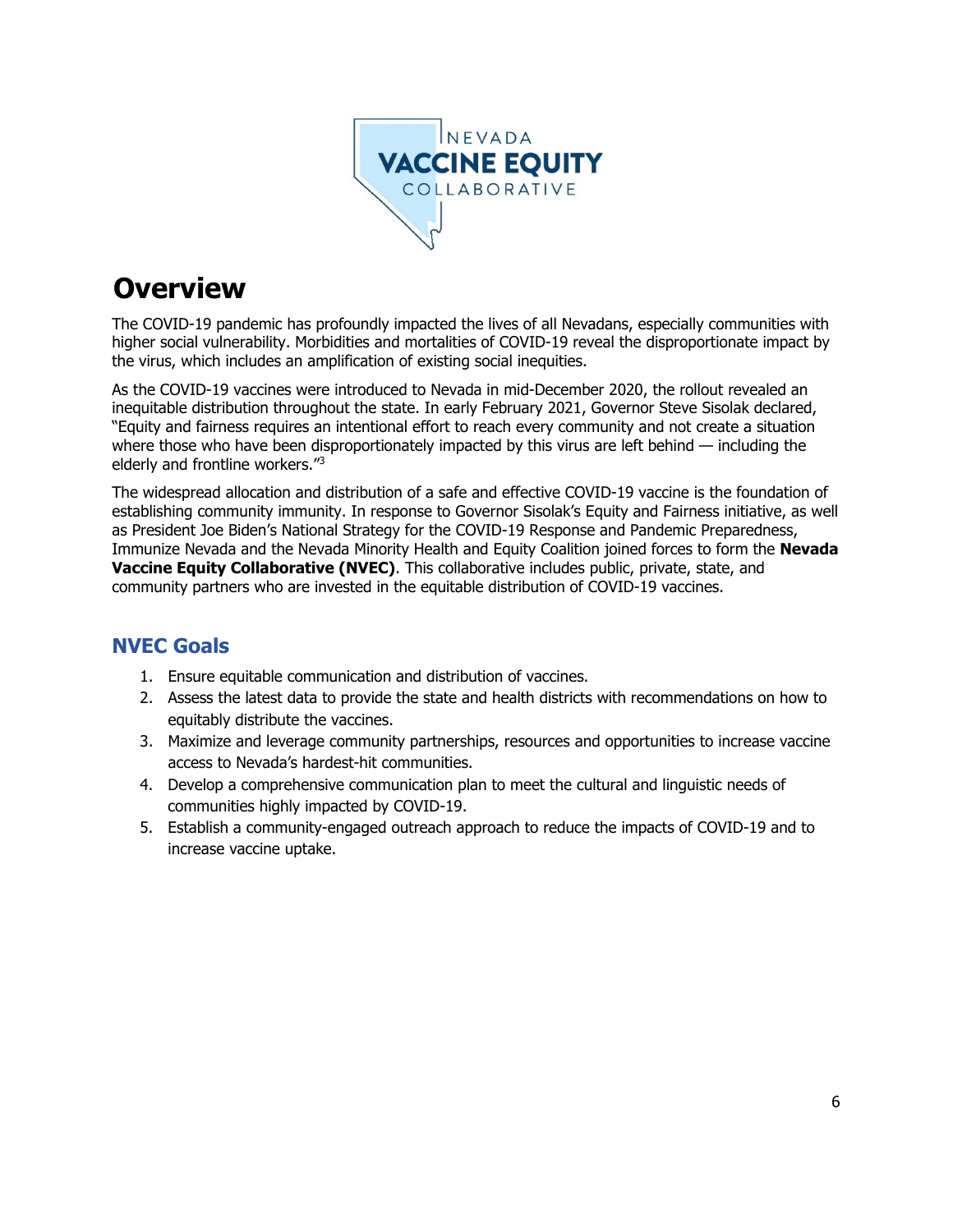## <span id="page-6-0"></span>**The Cornerstone to Vaccine Equity is Community Engagement**

To achieve vaccine equity, community engagement must be at the forefront of each step of the vaccine distribution planning process. Community engagement is an essential element of public health work and is defined as "...the process of working collaboratively with and through groups of people affiliated by geographic proximity, special interest or similar situations to address issues affecting the well-being of those people."<sup>1</sup> Community engagement occurs on a spectrum based on the level of participation from the community (Table 1). Each level of community involvement plays a critical role in public health and is important to reaching the highest level of community engagement. Careful planning and acknowledgment of the uniqueness of each population, as well as inclusiveness to create strong and sustainable relationships, are necessary to increase community involvement and impact along the spectrum.

Community-engaged outreach (CEO) bridges traditional outreach methods with community engagement to ensure communities have an active seat at the table throughout the entire development and decisionmaking process. The primary aim of traditional community outreach is to raise awareness within a community about a specific topic, issue, problem, opportunity, or decision. Traditional methods of outreach are typically passive and do not always leave room for community inclusion. Unlike traditional outreach, CEO intentionally includes the community throughout the entire process. Successful CEO will lead to an appropriate reflection of a community's values, empowered decision-making, and a reduction in both inequalities and inequities.

We established a set of core values and principles to guide the development of our CEO approaches to vaccine equity (Table 2).

# DIVERSITY IS HAVING A SEAT AT THE TABLE, **INCLUSION IS HAVING A VOICE, AND BELONGING IS HAVING THAT VOICE BE HEARD**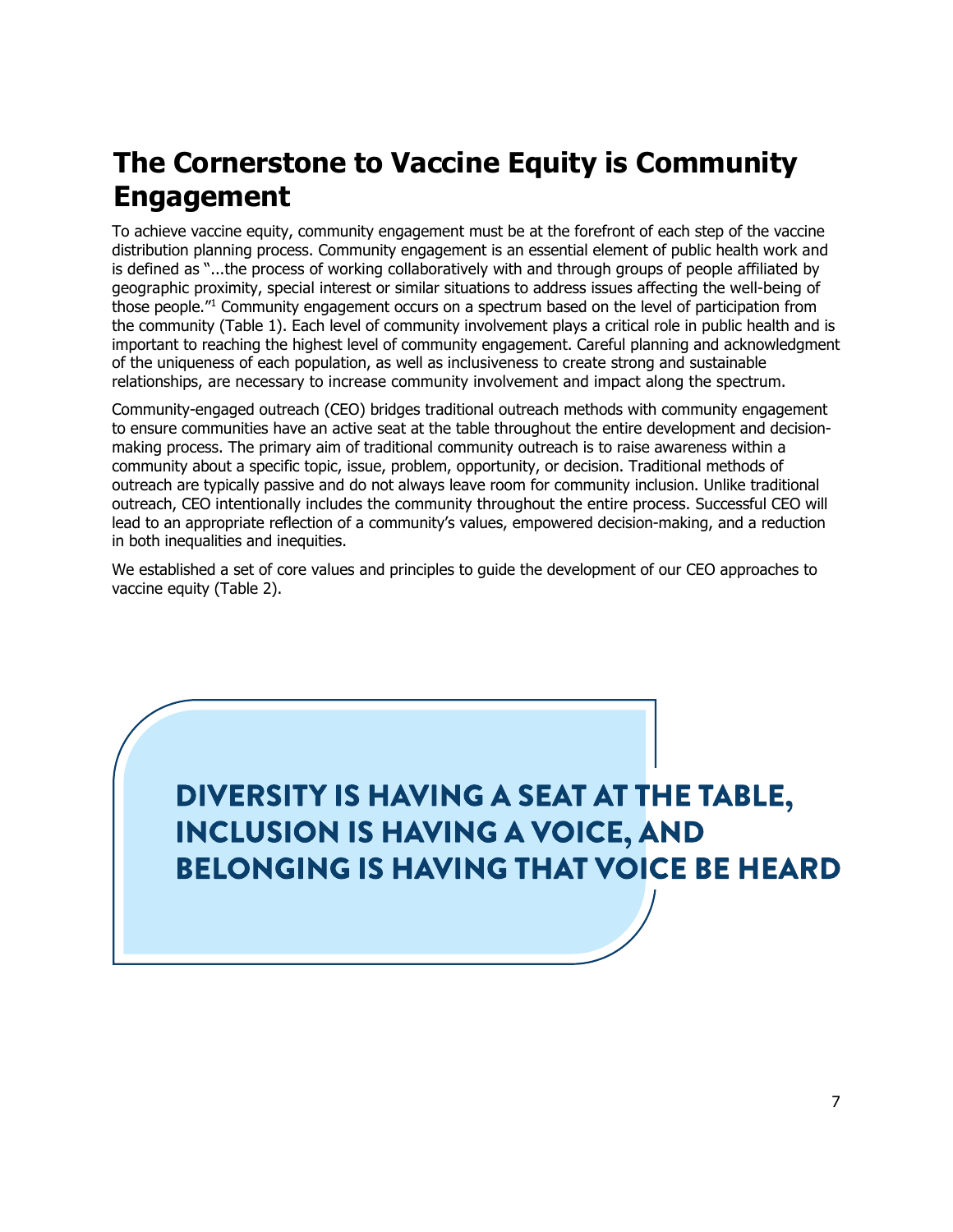#### **Table 1: Spectrum of Community Engagement**

### **Increasing Level of Community Involvement and Impact**

|                                               | <b>INFORM</b>                                                                                                                                                                                                                                                                              | <b>CONSULT</b>                                                                                                                                                           | <b>INVOLVE</b>                                                                                                                                                                                                         | <b>COLLABORATE</b>                                                                                                                                                                                            | <b>EMPOWER</b>                                                                                                                                            |
|-----------------------------------------------|--------------------------------------------------------------------------------------------------------------------------------------------------------------------------------------------------------------------------------------------------------------------------------------------|--------------------------------------------------------------------------------------------------------------------------------------------------------------------------|------------------------------------------------------------------------------------------------------------------------------------------------------------------------------------------------------------------------|---------------------------------------------------------------------------------------------------------------------------------------------------------------------------------------------------------------|-----------------------------------------------------------------------------------------------------------------------------------------------------------|
| <b>PUBLIC</b><br><b>PARTICIPATION</b><br>GOAL | To provide the<br>public with<br>balanced and<br>objective<br>information to help<br>them understand<br>the problem,<br>alternatives,<br>opportunities,<br>and/or solutions                                                                                                                | To obtain public<br>feedback on<br>analysis,<br>alternatives,<br>and/or decisions                                                                                        | To work directly<br>with the public<br>throughout the<br>process to ensure<br>public concerns<br>and aspirations are<br>consistently<br>understood and<br>considered                                                   | To partner with<br>the public in each<br>aspect of the<br>decision, including<br>developing<br>alternatives and<br>identifying the<br>preferred solution                                                      | To place final<br>decisions in the<br>hands of the public                                                                                                 |
| <b>PROMISE TO</b><br><b>THE PUBLIC</b>        | We will keep you<br>informed                                                                                                                                                                                                                                                               | We will keep you<br>informed, listen to<br>and acknowledge<br>concerns and<br>aspirations, and<br>provide feedback<br>on how public<br>input influenced<br>that decision | We will work with<br>you to ensure that<br>your concerns and<br>aspirations are<br>directly reflected in<br>the alternatives<br>developed and<br>provide feedback<br>on how public<br>input influenced<br>the decision | We will look to you<br>for direct advice<br>and innovation in<br>formulating<br>solutions and<br>incorporate your<br>advice and<br>recommendations<br>in to the decision<br>to the maximum<br>extent possible | We will implement<br>what you decide                                                                                                                      |
| <b>NVEC EXAMPLE</b>                           | Learn about<br>Communicate<br>COVID-19 vaccine<br>community<br>information to<br>concerns and<br>communities by<br>barriers regarding<br>using various<br>COVID-19 vaccines<br>channels such as<br>by conducting<br>fact sheets, flyers,<br>focus groups and<br>or social media<br>surveys |                                                                                                                                                                          | Hold community<br>partner meetings<br>to discuss the<br>COVID-19 vaccine<br>concerns and<br>barriers within<br>specific<br>communities and<br>identify possible<br>solutions                                           | Work closely with<br>community<br>partners to build<br>vaccine confidence<br>by developing<br>culturally engaged<br>messaging and<br>eliminating<br>barriers to<br>vaccination                                | Vaccine confidence<br>increases across<br>the community<br>because concerns<br>and barriers were<br>addressed through<br>culturally engaged<br>approaches |

*Note:* Adapted from *Community Engagement during the COVID-19 Pandemic and Beyond* by Fedorowicz et al., 2020, Urban Institute.4 Copyright 2020 by Urban Institute.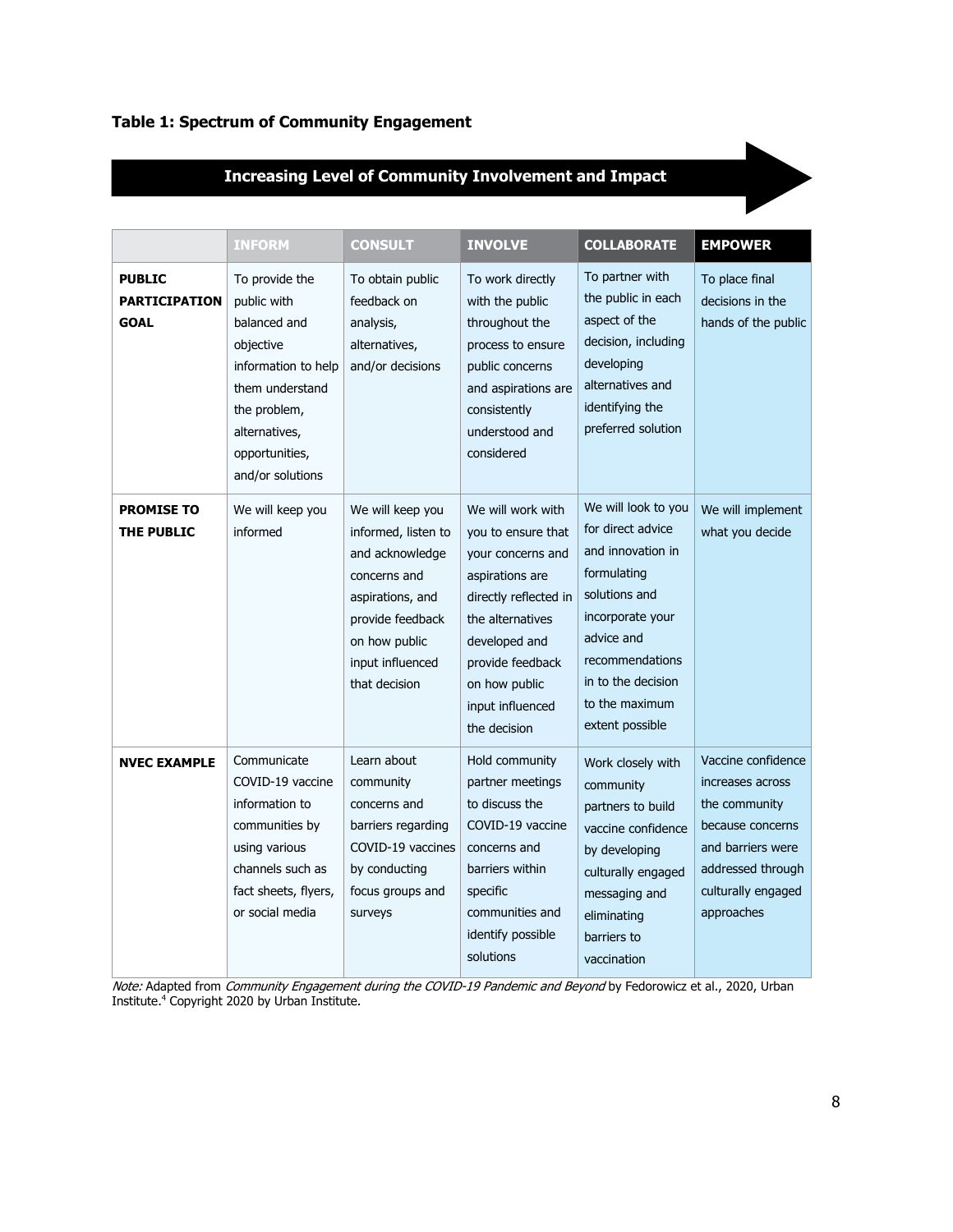#### **Table 2: Our Core Values and Principles for Vaccine Equity**

| <b>Value</b>             | <b>Principle(s)</b>                                                                                                                                                                                                                                      |
|--------------------------|----------------------------------------------------------------------------------------------------------------------------------------------------------------------------------------------------------------------------------------------------------|
| <b>Equity</b>            | • Share decision-making and leadership                                                                                                                                                                                                                   |
|                          | Adapt support strategies as necessary to ensure fair treatment and outcomes <sup>5</sup><br>$\bullet$                                                                                                                                                    |
|                          | Treat participants with integrity and respect<br>$\bullet$                                                                                                                                                                                               |
| <b>Inclusivity</b>       | Provide equal access to opportunities and resources<br>$\bullet$                                                                                                                                                                                         |
|                          | Strive for community representation and inclusion of groups often<br>$\bullet$<br>underrepresented                                                                                                                                                       |
|                          | Create a space in which communities feel valued and welcomed<br>$\bullet$                                                                                                                                                                                |
| <b>Diversity</b>         | Engage community members with different backgrounds, beliefs, and<br>$\bullet$<br>experiences such as race/ethnicity, citizenship status, religious beliefs,<br>socioeconomic status, language, geographical origin, gender and/or sexual<br>orientation |
|                          | Recognize differences are assets to learning and innovation<br>$\bullet$                                                                                                                                                                                 |
| <b>Cultural humility</b> | • Maintain awareness of power imbalances and biases, respect other's values,<br>and do not set personal expectations to memorize all aspects of another<br>culture                                                                                       |
|                          | Understand how personal biases may impact your work<br>$\bullet$                                                                                                                                                                                         |
|                          | Continuous self-reflection to examine own beliefs and cultural identities <sup>6</sup><br>$\bullet$                                                                                                                                                      |
| <b>Accountability</b>    | Build processes that are responsive to feedback from community partners<br>$\bullet$                                                                                                                                                                     |
|                          | Willingness to change, pivot, and adapt throughout the process<br>$\bullet$                                                                                                                                                                              |
| <b>Transparency</b>      | • Communicate openly about motives, resources, power dynamics, and<br>decision-making processes                                                                                                                                                          |
|                          | Openly acknowledge challenges and limitations in order to maintain trust<br>$\bullet$                                                                                                                                                                    |
| <b>Sustainability</b>    | • Continually reflect, assess, and communicate to maintain and deepen<br>relationships for long-term action                                                                                                                                              |
|                          | Allocate adequate resources to maintain relationships with communities<br>$\bullet$                                                                                                                                                                      |
| <b>Capacity building</b> | Support existing community leaders and develop new leaders<br>$\bullet$                                                                                                                                                                                  |
|                          | Increase community involvement, impact, trust, and communication by<br>$\bullet$<br>improving coordination, enhancing existing services, advocating for policy<br>change and learning through pilots                                                     |

*Note:* Adapted from *Race to Justice: Community Engagement Framework* by the New York City Department of Health and Mental Hygiene, 2017. 7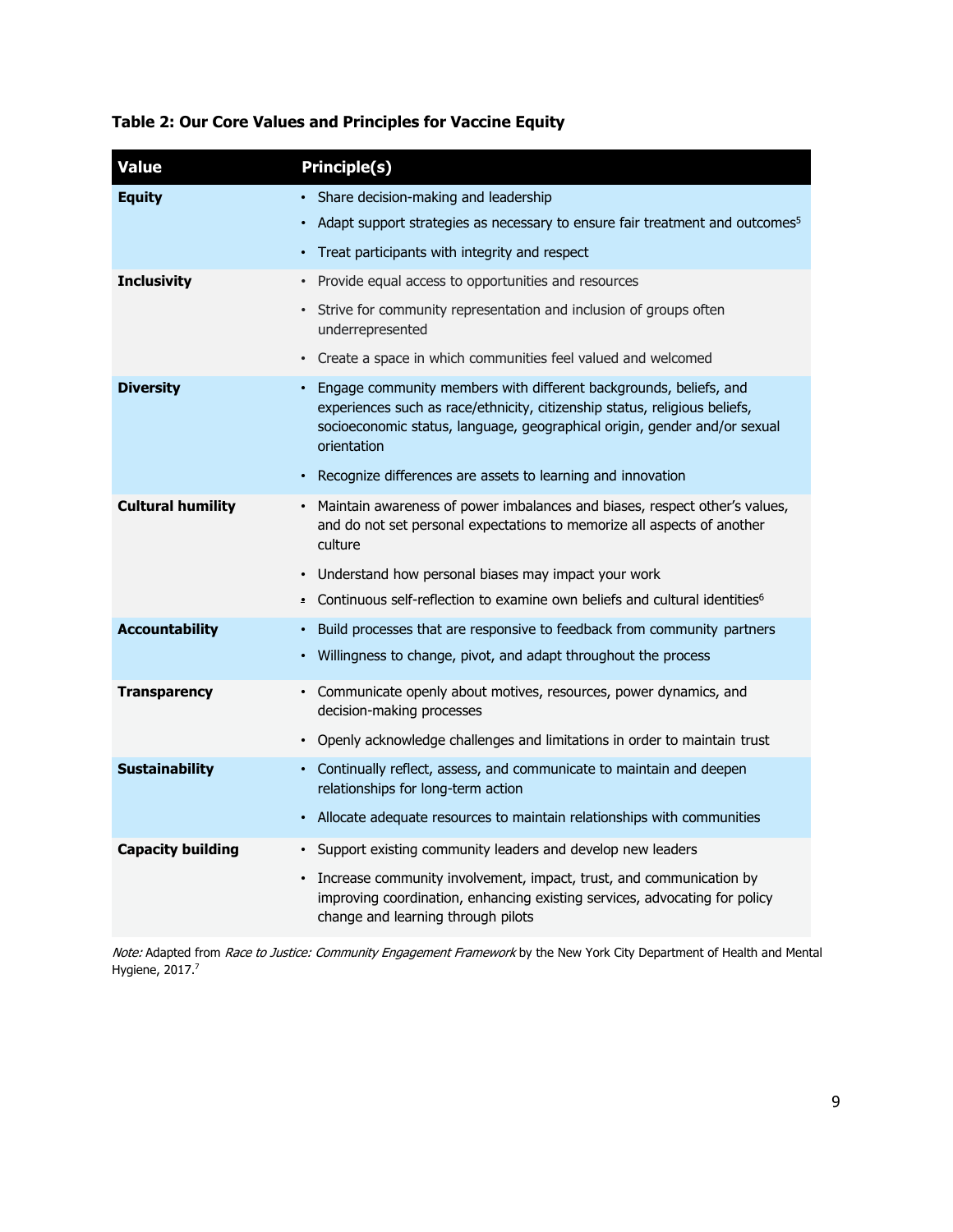<span id="page-9-0"></span>**Steps to Implementing Community Engaged Approaches to Vaccine Equity**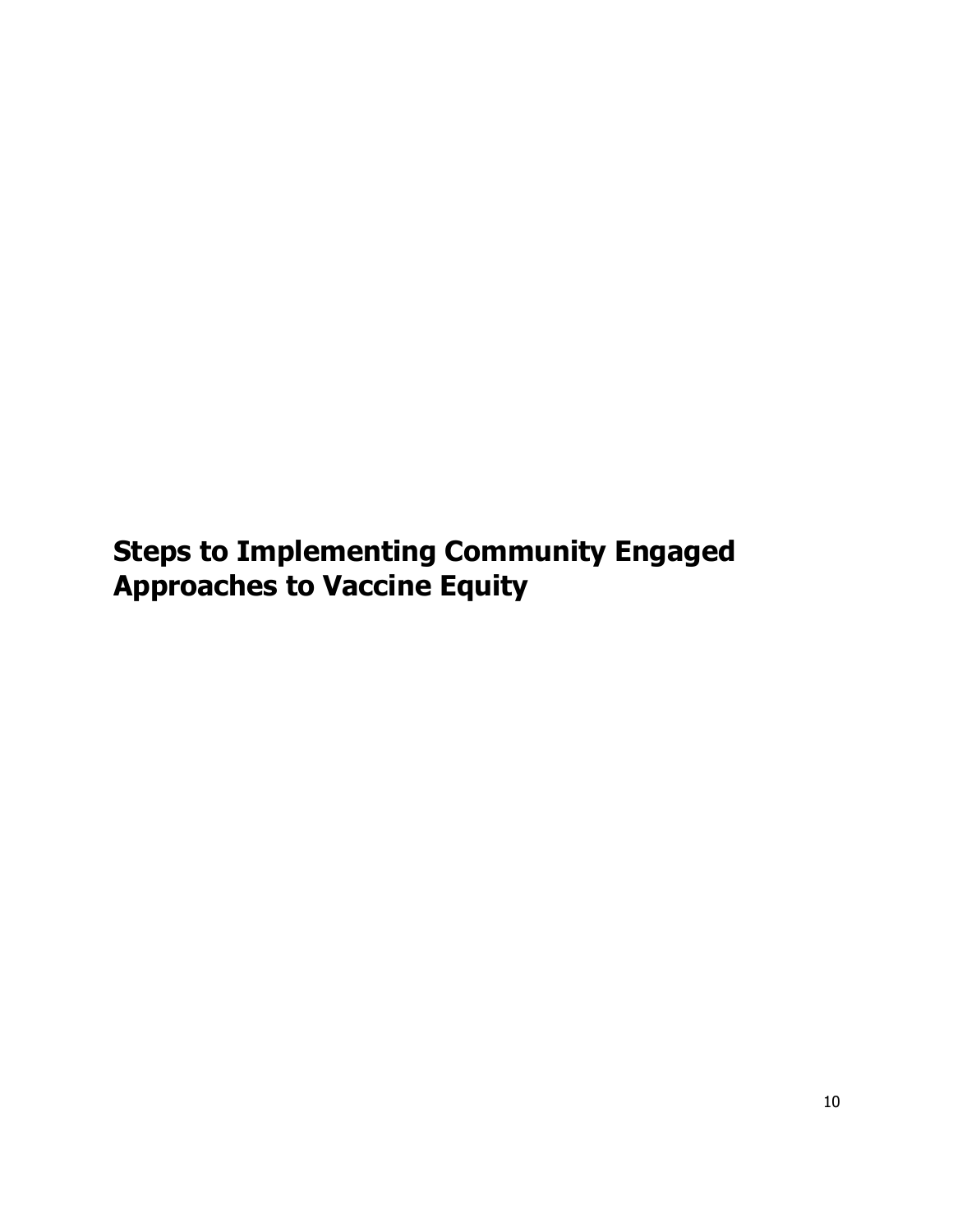### <span id="page-10-0"></span>**Step 1: Bridge Partnerships**

Effective community engaged initiatives start with meaningful, sustainable, and strategic partnerships with key community stakeholders and organizations.<sup>8</sup> Partnerships are the foundation of achieving equitable health outcomes, and are essential to identifying concerns, interests, and goals of a community. Additionally, partnerships can bring together a diverse set of skills and expertise, which provides the platform to amplify the voices of those who are often unheard and directly impacted by health inequities. Successful partnerships are built on trust, a common interest, and a clear agreement to work together to achieve change and improve community health outcomes. Table 3 outlines some of the most common partnership sectors.

#### <span id="page-10-1"></span>**Strategies to Bridge Partnerships**

- Engage with diverse organizations and agencies who share a similar purpose, vision, goal, or interest
- Take time to establish trust and build personal relationships through open and honest communication which may include:
	- $\circ$  Identifying rights and obligations of partners (i.e. scope of work)
		- o Establishing and respecting boundaries
- Create a welcoming atmosphere where you are open to feedback and willing to let others contribute to the conversation
- Be ready to adjust directions as you gather new insight
- Utilize a variety of communication and distribution methods to increase access
- Be present and maintain a presence within the community
- Regularly assess your work together to ensure you are working towards common goals
- Clearly communicate changes or discrepancies to ensure everyone is on the same page

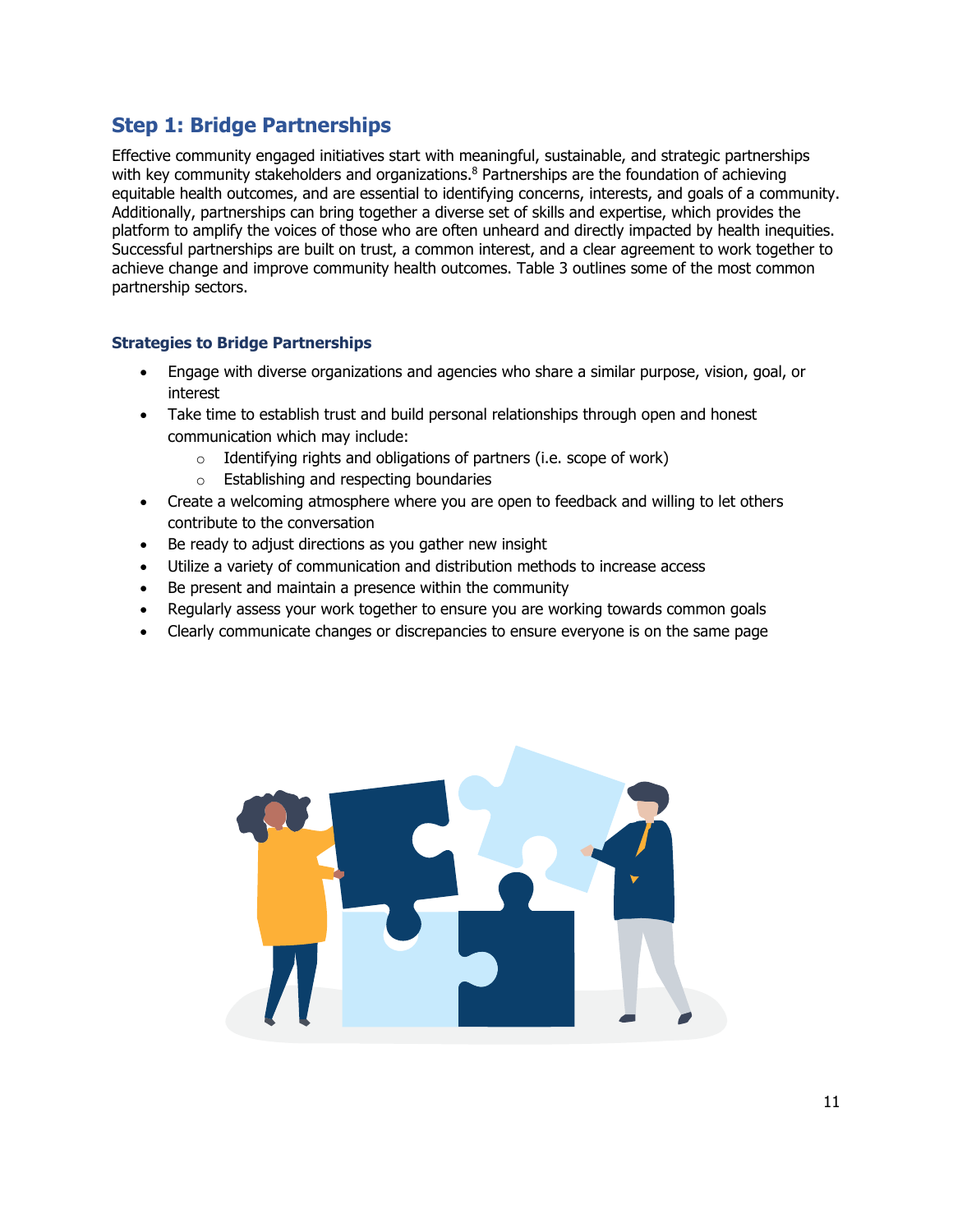### **Table 3: Types of Partnerships**

| <b>Type</b>                 | <b>Description</b>                                                                                                                                                                                                                                                                                                                                                                                                                                                                                                                                                                                                                                                                                                                                    |
|-----------------------------|-------------------------------------------------------------------------------------------------------------------------------------------------------------------------------------------------------------------------------------------------------------------------------------------------------------------------------------------------------------------------------------------------------------------------------------------------------------------------------------------------------------------------------------------------------------------------------------------------------------------------------------------------------------------------------------------------------------------------------------------------------|
| <b>Government</b><br>-based | Government-based public health organizations can function at the federal, state,<br>tribal, or local level. The roles and responsibilities of government-based organizations<br>depends on which level of government it falls under.                                                                                                                                                                                                                                                                                                                                                                                                                                                                                                                  |
| <b>Federal</b>              | The core responsibilities of federal government-based organizations are to ensure all<br>other levels are able to provide essential public health services, and to act and assist<br>states when there are health threats. <sup>9</sup> Federal organizations also have regulatory<br>power to influence health standards, pass laws, finance research and higher<br>education, and support technological advancements that can improve public health<br>infrastructure. <sup>9</sup><br>Office of the Assistant Secretary for Health (OASH), Health Resources and Services<br>Administration (HRSA), Federal Emergency Management Agency (FEMA), and the                                                                                             |
|                             | Centers for Disease Control and Prevent (CDC) are examples of federal agencies to<br>build partnerships with.                                                                                                                                                                                                                                                                                                                                                                                                                                                                                                                                                                                                                                         |
|                             | State government-based organizations are primarily responsible for disease<br>screening, treatment, and surveillance. <sup>9</sup>                                                                                                                                                                                                                                                                                                                                                                                                                                                                                                                                                                                                                    |
| <b>State</b>                | The Nevada Department of Health and Human Services (Nevada DHHS) is an<br>example of a state public health organization.                                                                                                                                                                                                                                                                                                                                                                                                                                                                                                                                                                                                                              |
| <b>Tribal</b>               | Tribal health departments and organizations serve Native American and Alaska Native<br>communities. These health departments focus on promoting and protecting the<br>overall health of its tribal community. Currently, there are 574 federally recognized<br>tribes in the United States. <sup>10</sup>                                                                                                                                                                                                                                                                                                                                                                                                                                             |
| <b>Local</b>                | In Nevada, there are 27 federally recognized tribes and 15 tribal health clinics.<br>Local public health organizations can serve at the city or county level, are<br>government-funded, and are responsible for promoting and protecting the health of<br>the community it serves. The responsibilities of a local health department include<br>emergency preparedness, immunizations, disease prevention (both infectious and<br>chronic), environmental health, food safety, maternal and child health, injury and<br>violence prevention, and tobacco control. <sup>8</sup><br>There are several local health departments in Nevada, such as the Southern Nevada<br>Health District, Washoe County Health District, the Carson City Health & Human |
|                             | Services, and the Nevada Department of Health and Human Services which also<br>serves rural areas of the state.                                                                                                                                                                                                                                                                                                                                                                                                                                                                                                                                                                                                                                       |
| Community-<br><b>Based</b>  | Community-based organizations (CBOs) work directly with the community and are<br>instrumental to understanding the concerns, issues, and needs of a community.<br>These types of organizations can also function as a link between a community and<br>local, state, and federal health organizations. <sup>11</sup><br>CBOs include nonprofit organizations, formal community groups, informal community                                                                                                                                                                                                                                                                                                                                              |
|                             | groups, and social service agencies.                                                                                                                                                                                                                                                                                                                                                                                                                                                                                                                                                                                                                                                                                                                  |
| <b>Faith-Based</b>          | Faith-based organizations work locally and focus on health disparities in communities.<br>Faith leaders occasionally act as intermediates that facilitate other organizational<br>relationships, such as those formed between local communities and government-<br>based organizations. <sup>12</sup>                                                                                                                                                                                                                                                                                                                                                                                                                                                 |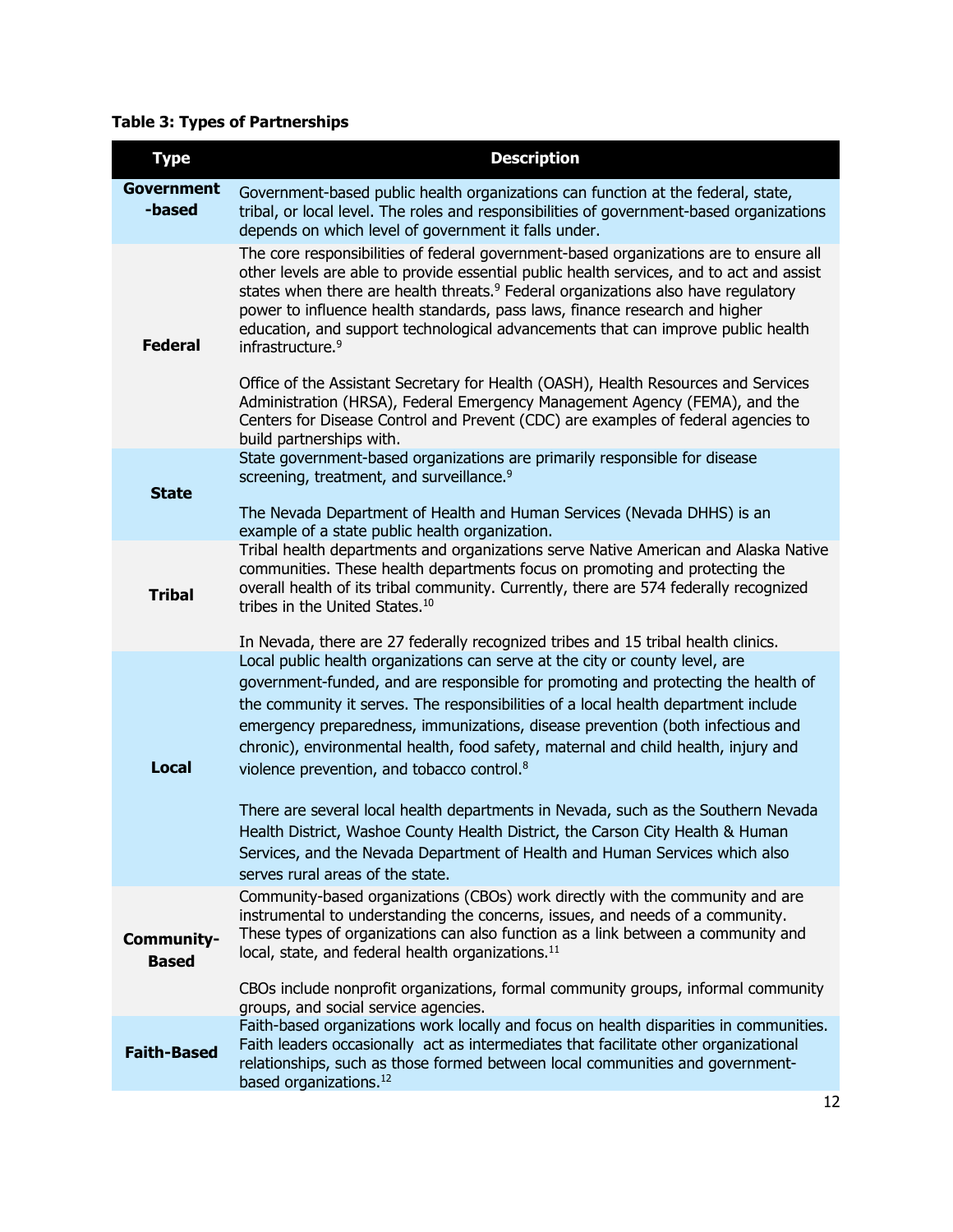### <span id="page-12-0"></span>**Step 2: Understand Community Context to Prioritize Efforts**

The next step in implementing a community engaged approach for vaccine equity is to begin to learn and understand community context so you can prioritize your efforts. An effort is more likely to be successful if it is informed by the unique context and traits of a community, especially because communities have the knowledge of what is needed most. Additionally, an informed effort can result in a reduction of negative health outcomes for populations who are most at-risk, such as racial and ethnic minorities, sexual and gender minorities, those with disabilities, older adults, and those with preexisting conditions, because you are addressing what is most important to the community.

There are several details that can help you better understand community context surrounding the topic of vaccination such as where your community lives, who your community is, and what your community believes in. It is essential to keep in mind that every community is unique and that one plan will not necessarily work best for all communities. To build a plan that is tailored, practical, and best suited for the community, it is best to work in collaboration with your partners and community members.

Outlined in this section are a handful of guiding questions and strategies to help you understand community context so you can prioritize your efforts. This section is not comprehensive and should only be used as reference to get you started.

#### <span id="page-12-1"></span>**Get to know where the community lives**

All communities have a geographic context, or some sort of physical presence, that can provide insight about what resources are available and what barriers may exist. Start with where the community is located, then look into the physical pieces that influence how the community lives, works, gathers, and plays.

- Where does the community live? City? Zip code(s)? Is the area urban or rural?
- What is the population size where the community lives?
- How is the infrastructure (roads, bridges, transportation, broadband)? Is it well-maintained? Is it easily (and safely) accessible?
- Are there common gathering places or trusted institutions (i.e. schools, churches, hospitals)?

#### <span id="page-12-2"></span>**Get to know who the community is**

Community demographics will help you understand who makes up the community, which can shape how your effort is delivered. Most demographic information can be obtained from Census data.

- What is the age range of the community? Gender? Race and ethnicity? Marital status? Education? Number of people in a household? Primary language?
- What is the overall socioeconomic status of the community?

#### <span id="page-12-3"></span>**Get to know the community's values, beliefs, and attitudes**

Values, beliefs, and attitudes drive individual behavior, so take the time to learn the community's social structure such as culture, norms, traditions, and unspoken rules. Getting to know what the community cares about can help you prioritize efforts that address specific concerns, barriers, or misconceptions of the community.

- What is the primary religion?
- What are the primary political beliefs?
- What are the primary beliefs about vaccination? Attitudes?
- Are there any overarching concerns about vaccination? Barriers to vaccination?
- How ready is the community to vaccinate?
- Who are the trusted leaders or messengers?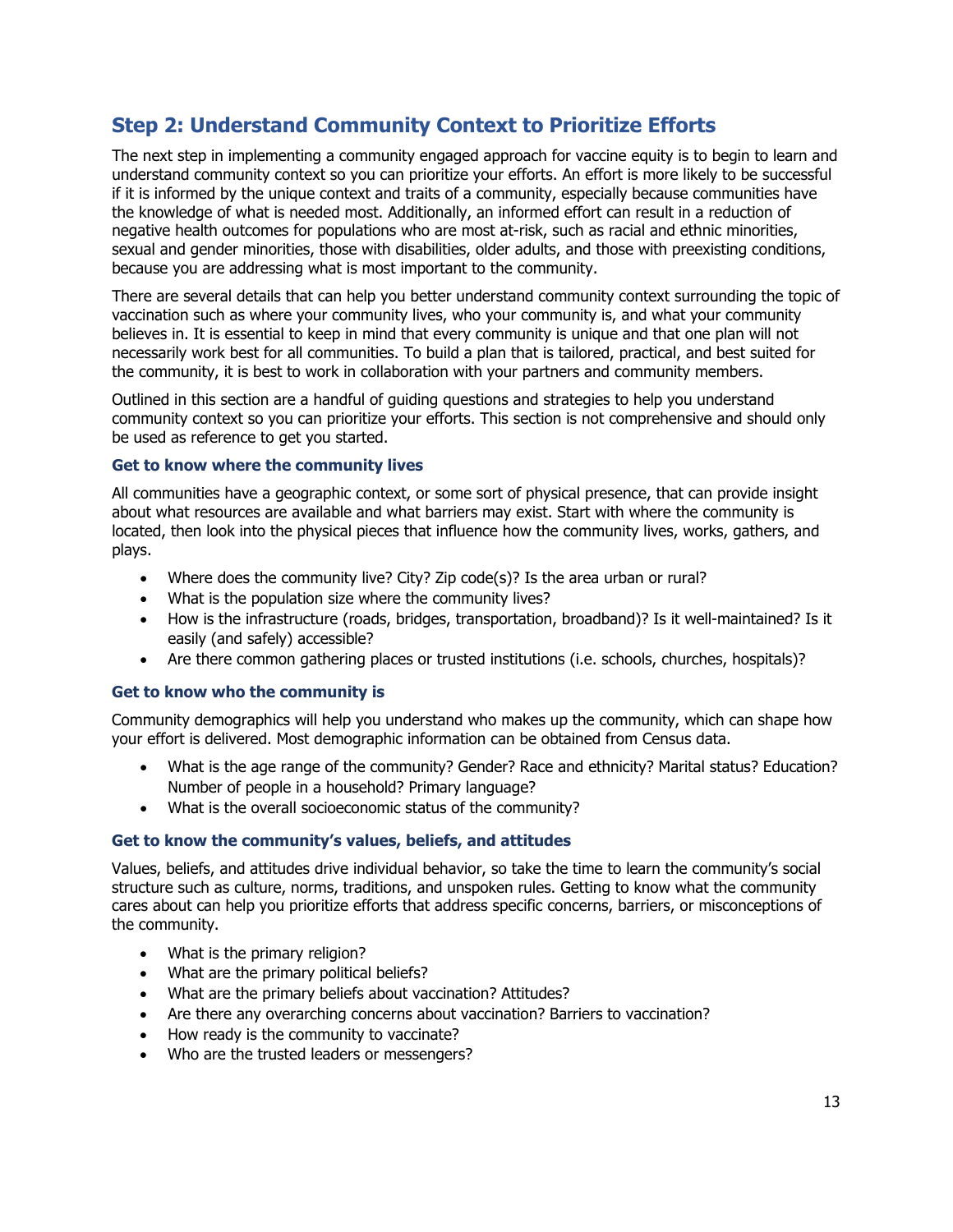#### <span id="page-13-0"></span>**Strategies to Build Community Context**

You will likely use a combination of methods to collect this information that will help build a more comprehensive understanding of the community's needs related to vaccination. Below are some examples of how you can answer these questions and gain more insight about a community's concerns, barriers, needs, and assets.

#### **Observations**

Observations are the process of collecting information about patterns or occurrences without directly questioning or communicating with someone. If you are just getting started with building community context and not sure what areas may need to be addressed, this is a great way to get started. One example is observing public posts or comments on social media about vaccination to get an idea of prevalent topics or misconceptions. You can then use other strategies to build out a better understanding of those observations. If you use this method, it is incredibly important to keep in mind and respect individual privacy.

#### **Surveys**

Surveys are a great tool to gather information about a community or specific topic of interest. A survey involves a questionnaire, as well as a process to analyze responses to the questionnaire. Good surveys that deliver credible and meaningful results take time to design and require careful planning. However, taking the time to create an impactful survey provides a way to conveniently collect information from a larger sample of people. Surveys can be conducted in-person, over the phone, by mail, or through a digital space such as a virtual interview or email.

#### Focus groups

Focus groups are where a small group of people with a common background or experience are brought together for a shared interview. The shared interview is an opportunity to gain a more in-depth look at a community's perspectives, beliefs, and attitudes towards vaccination. Focus groups provide an opportunity to explore opinions, which can provide a better understanding of current concerns, barriers, needs, and assets in the community.

#### **Interviews**

Interviews involve having a one-on-one conversation to gather information. The conversation is usually guided by a pre-determined list of questions which are asked by the interviewer. The interview can occur in-person, over the phone, or virtually.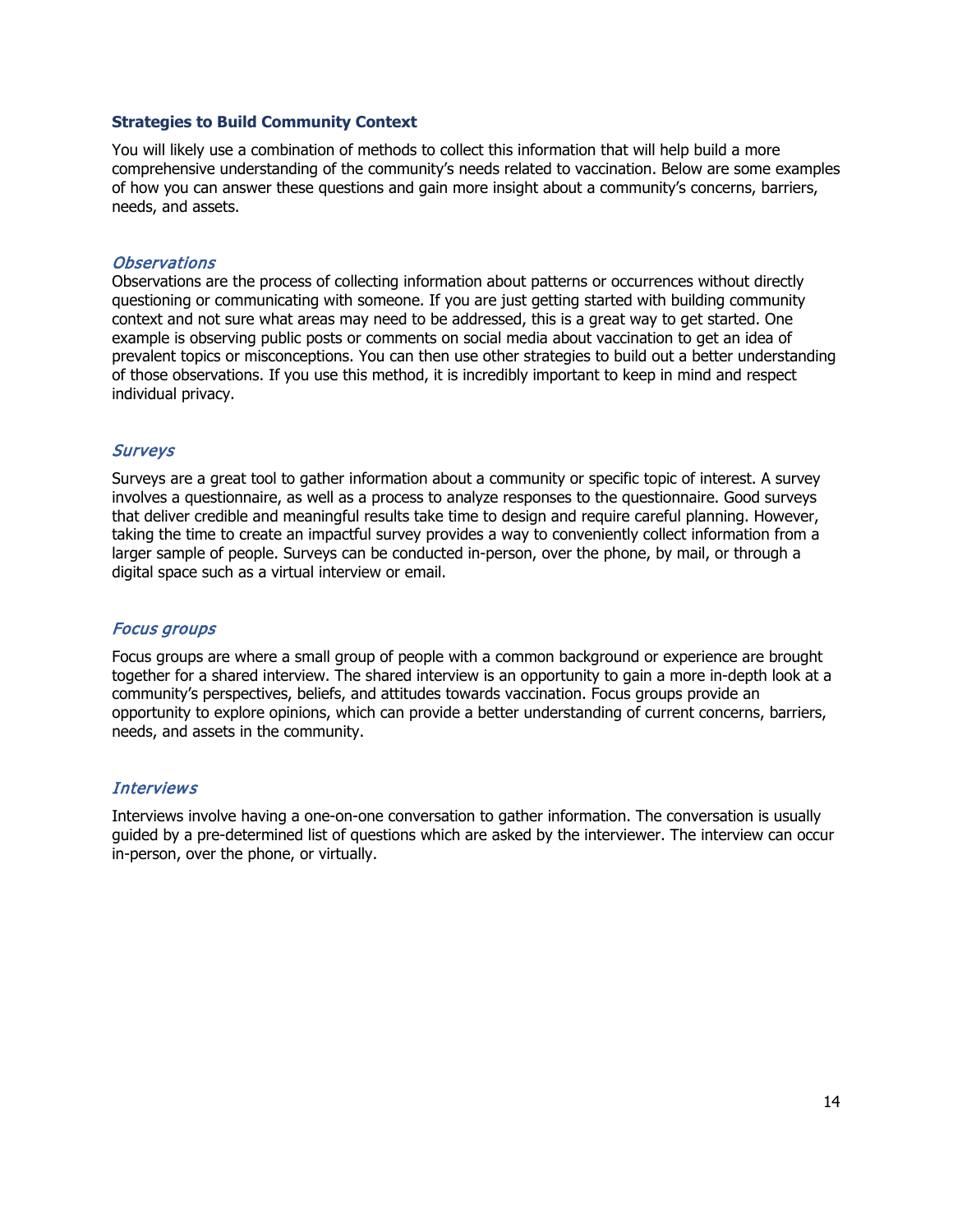#### Publicly Available Databases or Analytic Tools

There are several publicly available databases and analytic tools that can be used to help prioritize your efforts. Data is an important piece of building community context because it can identify gaps, establish baselines, and help monitor progress.

One publicly available analytic tool is the Social Vulnerability Index. The Centers for Disease Control and Prevention/Agency for Toxic Substances and Disease Registry Social Vulnerability Index (CDC/ATSDR SVI) serves as a quantitative tool to identify communities that may need additional support and resources before, during, and after natural disasters or emergency events. <sup>13</sup> This quantitative tool uses 15 social factors (Figure 1), such as educational attainment and household structure, to numerically rank areas between 0 and 1. Areas with a rank closer to 1 are considered to have a higher social vulnerability, which means the area is more likely to be unprepared and less likely to recover from a disaster or emergency event.

The CDC/ATSDR SVI can be used to locate communities that likely need greater or continued support before, during, and after an event. Locating these communities ahead of time can help optimize resource distribution.

| <b>Themes</b> |                                                         | <b>Variables</b>                      |  |
|---------------|---------------------------------------------------------|---------------------------------------|--|
|               |                                                         | <b>Below Poverty</b>                  |  |
|               | <b>Socioeconomic Status</b>                             | <b>Unemployed</b>                     |  |
|               |                                                         | <b>Income</b>                         |  |
|               |                                                         | <b>No High School Diploma</b>         |  |
|               |                                                         | <b>Aged 65 or Older</b>               |  |
| Vulnerabi     |                                                         | <b>Aged 17 or Younger</b>             |  |
|               | <b>Household Composition &amp; Disability</b>           | Older than Age 5 with a Disability    |  |
|               |                                                         | <b>Single-Parent Households</b>       |  |
|               | <b>Dverall</b><br><b>Minority Status &amp; Language</b> | <b>Minority</b>                       |  |
|               |                                                         | <b>Speak English "Less than Well"</b> |  |
|               |                                                         | <b>Multi-Unit Structures</b>          |  |
|               | <b>Housing &amp; Transportation</b>                     | <b>Mobile Homes</b>                   |  |
|               |                                                         | <b>Crowding</b>                       |  |
|               |                                                         | <b>No Vehicle</b>                     |  |
|               |                                                         | <b>Group Quarters</b>                 |  |

#### **Figure 1: CDC Social Vulnerability Index Variables**

Note: Reprinted from the CDC SVI Documentation 2018 by Centers for Disease for Control and Prevention, 2020.<sup>14</sup>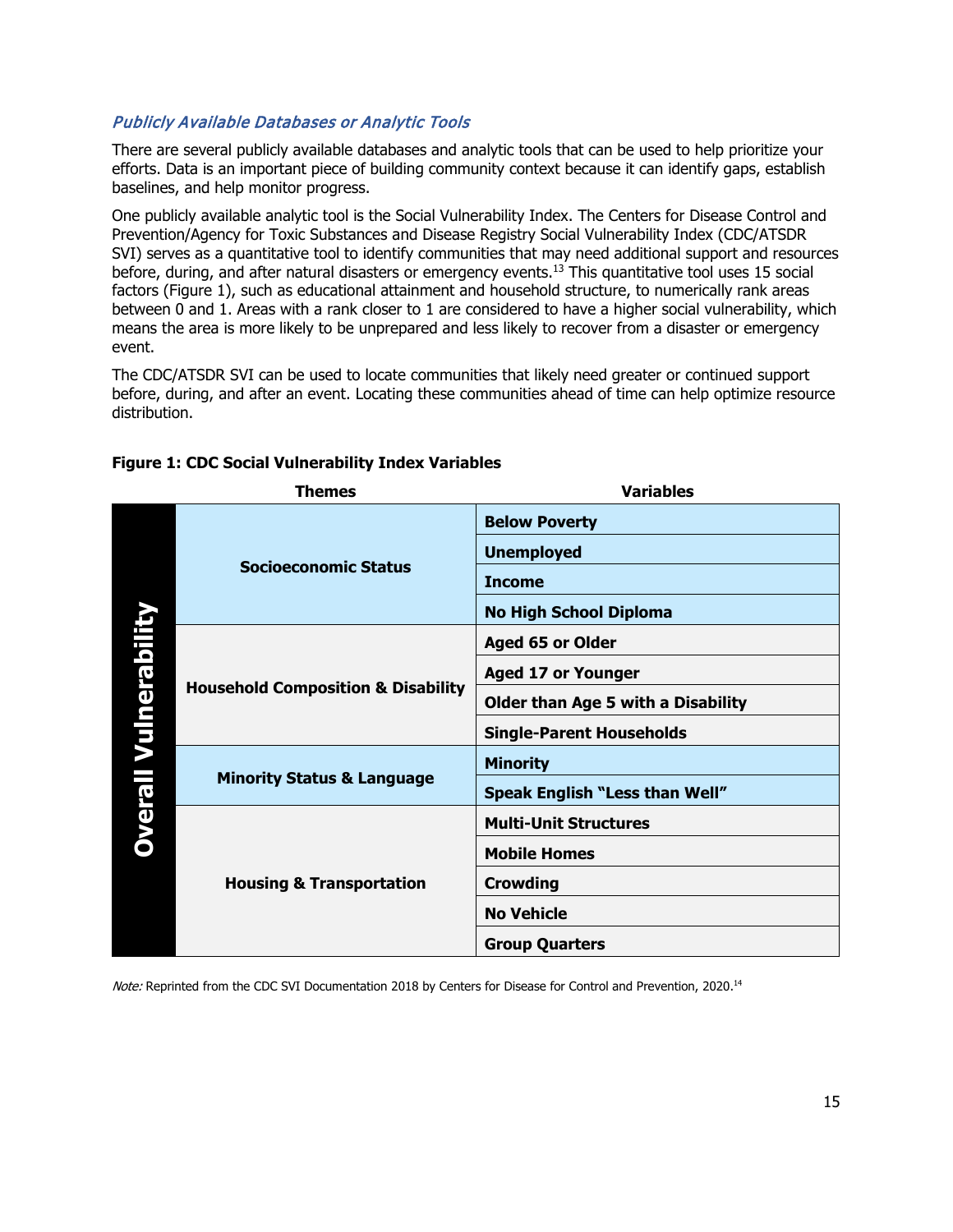### <span id="page-15-0"></span>**Step 3: Develop a Communication Framework and Dissemination Plan**

Once there is a well-rounded understanding of the community context, the next step is to develop a communication framework and dissemination plan.

The communication framework and dissemination plan will act as a guide to structure, tailor, and deliver messaging based on the different needs and mindsets of the community. There are two main questions to keep in mind as the communication framework and dissemination plan is built out:

- What needs to be communicated?
- What is the best way to communicate this information?

As the plan is build out, it is essential to continuously reference the community's attitudes, beliefs, and assets regarding vaccination. It is also beneficial to include community leaders and community members throughout the entire process to ensure the delivered messaging is relevant and will resonate. Communications that are carefully developed with the community in mind will lead to more successful outcomes.

#### <span id="page-15-1"></span>**Communication Framework**

A communication framework is a tool to help plan the communication of information to a group. It is meant to be a strategic approach to communicate information in a manner that is actionable, accessible, relevant, timely, understandable, and credible.<sup>15</sup> The framework can be designed to be broad and only outline key principles, or it can be specific and outline best practices of communication for a specific topic.

The NVEC uses a communication framework (Table 4) that outlines key principles and acts as a reference as new COVID information is released. The information that fills the framework is based on input gathered from several different communities. Although each community is unique, there were two overarching concerns, five key messaging themes, and three key audience mindsets related to vaccination that were common among each community. These commonalities make up the framework that acts as a guide to tailor specific and relevant messaging for a community based on the goal, concern, messaging theme, and audience mindset.

#### Tailor the Message and Other Communication Considerations

Populations may share some of the same concerns about COVID vaccines, but it would ultimately be ineffective to create a universal message for all communities. Messages need to be prioritized and tailored to ensure it is relevant and will resonate with the community. Messaging can vary based on communication goals, audiences, and available resources. However, taking the time to tailor a message that reflects the diversity and uniqueness of the community will likely result in a more receptive message.

Community engagement is the key to tailored messages and is the most effective strategy to authentically learn about your audience. Engaging with the community provides firsthand insight about common concerns or barriers that exist. It also assists with developing a better understanding of how to create messaging that is relevant and accurately represents the target audience.

To tailor messaging, the NVEC holds community meetings on a regular basis to discuss and develop messaging needs. Meetings provide community partners and members an active seat at the table to fill in messaging gaps and to provide input about areas that still need to be addressed within their communities. These meetings are also an opportunity for the NVEC to ask for feedback on the effectiveness of current messaging and what may need to change. Engagement is a constant two-way conversation to ensure the messaging is relevant and can resonate within the community.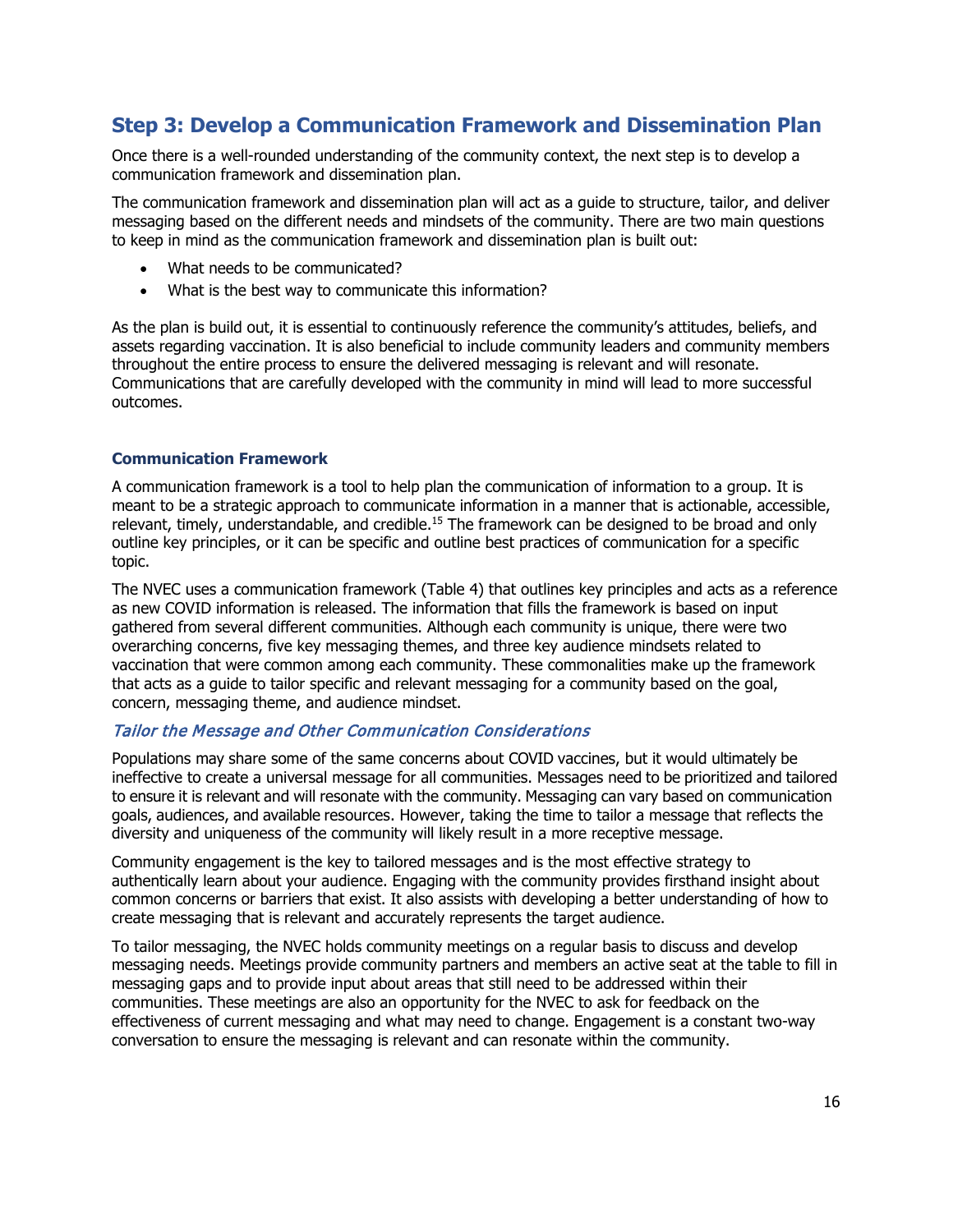#### Trusted Messengers

Trusted community messengers can play an important role in the creation of a well-received message. These messengers can have a greater impact on the delivery of vaccine-related information or the call-toaction to vaccinate because of their trusted presence within the community. It is important to note that the trusted messenger can vary by community and age group. Some examples of trusted messengers include physicians, faith-based leaders, barbers and hair stylists, community-based organizations, local business owners, and athletes.

#### Timing

Timely communication is crucial. Public health responses during a pandemic have to pivot constantly to remain relevant with changing information because new questions and concerns will typically arise as new information becomes available. It is necessary to implement a communication strategy that is able to quickly pivot, develop new messages, and deliver the information while it is still relevant.

#### **Table 4: Example Communication Framework**

| <b>Overarching Goal</b>                                                                                                                                                   |                 |                                                                  |                          |                                             |                                                                     |                                           |                                                                            |
|---------------------------------------------------------------------------------------------------------------------------------------------------------------------------|-----------------|------------------------------------------------------------------|--------------------------|---------------------------------------------|---------------------------------------------------------------------|-------------------------------------------|----------------------------------------------------------------------------|
| Increase vaccine uptake among Nevada's most socially vulnerable communities by working with<br>trusted community partners and conducting community engaged outreach.      |                 |                                                                  |                          |                                             |                                                                     |                                           |                                                                            |
| <b>Overarching Concerns</b>                                                                                                                                               |                 |                                                                  |                          |                                             |                                                                     |                                           |                                                                            |
| <b>Vaccine Access</b>                                                                                                                                                     |                 |                                                                  | <b>Vaccine Hesitancy</b> |                                             |                                                                     |                                           |                                                                            |
| <b>Key Messaging Themes</b>                                                                                                                                               |                 |                                                                  |                          |                                             |                                                                     |                                           |                                                                            |
| Disease Spread,<br>Prevention, &<br>Safety                                                                                                                                | <b>Efficacy</b> | Vaccine Safety &                                                 |                          | Vaccine<br>Prioritization &<br>Distribution |                                                                     | Vaccine Purpose,<br>Need, and<br>Location | Similarities and<br><b>Differences</b><br>Between COVID-<br>19 & Influenza |
| <b>Key Audience Mindsets</b>                                                                                                                                              |                 |                                                                  |                          |                                             |                                                                     |                                           |                                                                            |
| <b>Unsure &amp; Needs Information</b><br><b>Ready &amp; Willing</b>                                                                                                       |                 |                                                                  |                          |                                             |                                                                     | <b>Skeptical &amp; Critical</b>           |                                                                            |
| Provide clear information about<br>vaccine eligibility                                                                                                                    |                 | Build vaccine confidence                                         |                          | <b>Build trust</b>                          |                                                                     |                                           |                                                                            |
| Inform about vaccination<br>expectations (i.e., what to expect<br>the day of, potential side effects)                                                                     |                 | Provide clear information about the<br>importance of vaccination |                          |                                             |                                                                     | Build vaccine confidence                  |                                                                            |
| Provide clear information about<br>Address physical vaccination<br>barriers<br>vaccine eligibility                                                                        |                 |                                                                  |                          |                                             | Be consistent and transparent with<br>information about the vaccine |                                           |                                                                            |
| Acknowledge concerns and<br>Educate about preventative<br>measures after vaccination<br>hesitancies by providing timely,<br>transparent, and science-based<br>information |                 |                                                                  |                          | Minimize misinformation                     |                                                                     |                                           |                                                                            |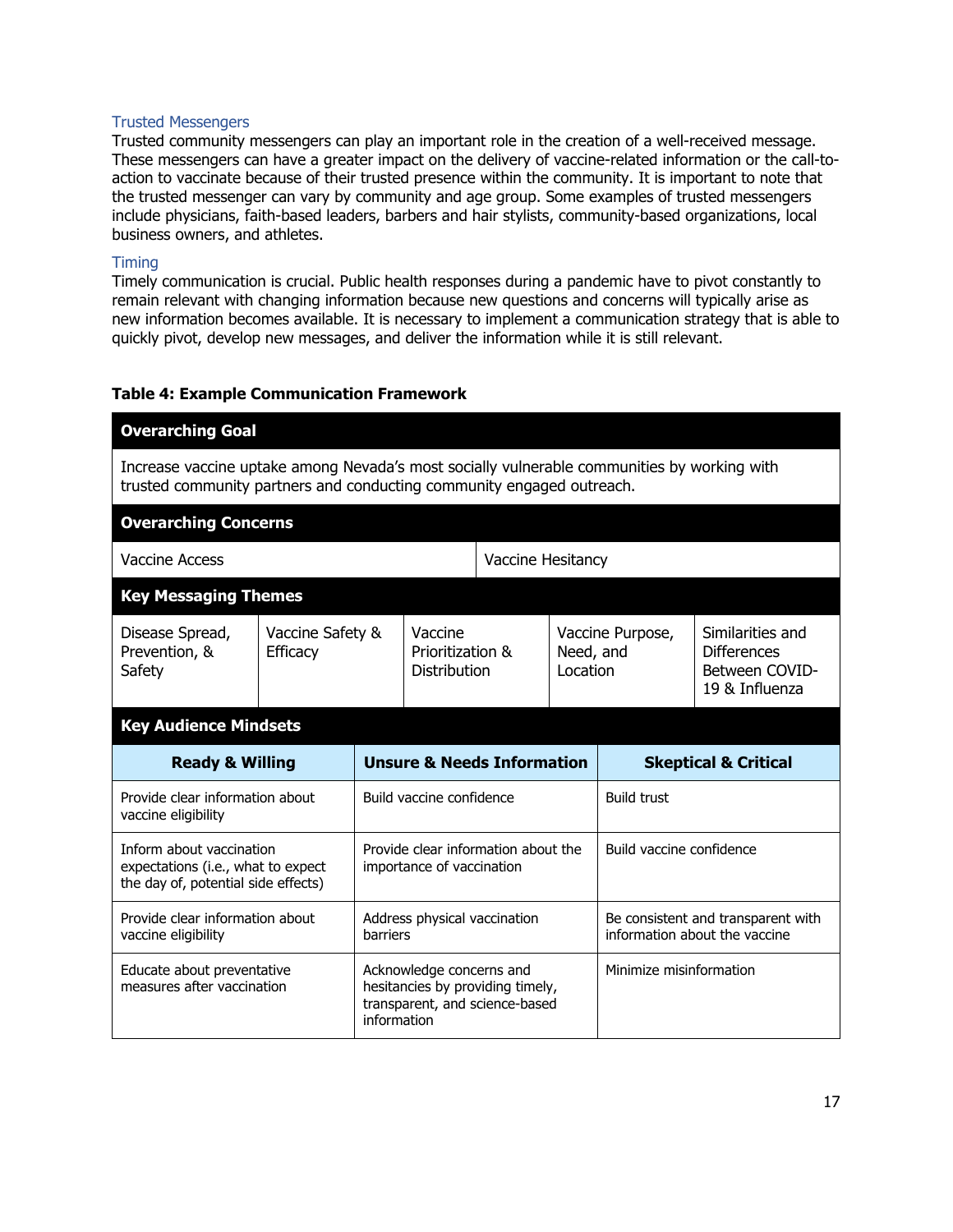#### <span id="page-17-0"></span>**Dissemination Plan**

Another key element of developing a successful plan of action is taking the time to consider which method of dissemination is best suited for the community. There are several ways to deliver information, and it is just as important as the message to consider the community's ability to use and access different modes of communication. For example, online platforms allow for the quick delivery of information, but often exclude communities with higher social vulnerability such the elderly, individuals with low income, immigrants, and individuals with low-English proficiency.

There are two main types of dissemination methods: non-digital and digital. **Non-digital dissemination methods** are a great way to engage individuals with limited access to the internet and people with limited computer literacy (Table 5). **Digital dissemination methods** offer a way to share information quickly without having community members leave the comfort of their home (Table 6).

| <b>Method</b>                                                                      | <b>Description</b>                                                                                                                                                                                       |
|------------------------------------------------------------------------------------|----------------------------------------------------------------------------------------------------------------------------------------------------------------------------------------------------------|
| <b>Billboards</b>                                                                  | Billboards are large outdoor displays that are seen by audiences that use<br>various modes of transportation.                                                                                            |
| <b>Broadcast Media</b>                                                             | Radio and television are types of broadcast media used to broadly share<br>information. Consider tone, content, and primary listening audience.                                                          |
| <b>Direct Mail</b>                                                                 | Direct mail campaigns are used to send information directly to a person's<br>place of residence.                                                                                                         |
| <b>In-Person Outreach</b>                                                          | In-person outreach involved direct engagement with a community. This<br>can include tabling at a community resource fair or canvassing.                                                                  |
| <b>Letters to Decision</b><br><b>Makers</b>                                        | Writing is a powerful form of advocacy. Letters to decision makers can be<br>an effective way to communicate the importance of a particular issue and<br>to gain support on a community effort.          |
| <b>Newsletters</b>                                                                 | Newsletters are a way to send information to a list of subscribers via<br>mail. Use networks already established by community partners to<br>maintain existing community engagement.                     |
| <b>Oral Presentations</b>                                                          | Presentations are a formal way to share information with an audience.<br>This can include meetings, townhalls, or workshops that use a balance of<br>educational content, images, and other visual aids. |
| <b>Peer-Reviewed</b><br><b>Publications, White</b><br><b>Papers, Policy Briefs</b> | Peer-reviewed publications, white papers, and policy briefs provide more<br>technical information about the topic of interest and can be shared with<br>stakeholders and decision makers.                |
| <b>Phone Calls and Phone</b><br><b>Trees</b>                                       | A phone tree is a system to contact a group of people by phone. It is a<br>great way to efficiently spread a brief message to a large number of<br>people.                                               |
| <b>Print Materials</b>                                                             | Print materials are a common and portable form of communication that<br>includes flyers, brochures, magazines, books, and newspapers.                                                                    |

#### **Table 5: Non-digital Methods of Dissemination**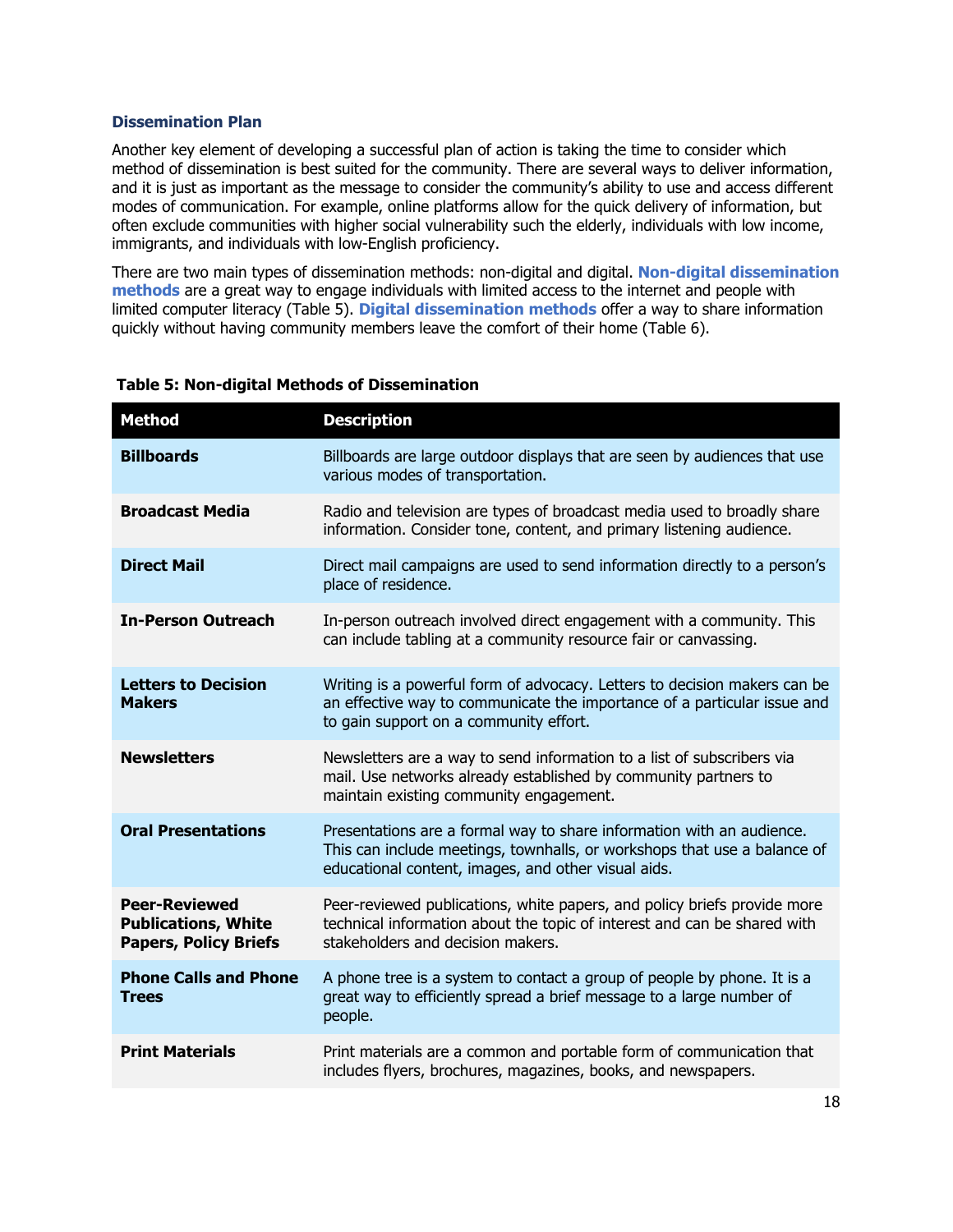### **Table 6: Digital Methods of Dissemination**

| <b>Method</b>                                  | <b>Description</b>                                                                                                                                                                                                                                                                                                                                         |
|------------------------------------------------|------------------------------------------------------------------------------------------------------------------------------------------------------------------------------------------------------------------------------------------------------------------------------------------------------------------------------------------------------------|
| <b>Email and Digital</b><br><b>Newsletters</b> | Emails and newsletters are a way to send information to a list of subscribers<br>via email. Similar to a non-digital newsletter, use networks already<br>established by community partners to maintain existing community<br>engagement.                                                                                                                   |
| <b>Social Media</b>                            | Social media platforms can be used to inform, consult, and involve the<br>community about a topic of interest. Facebook, Instagram, Twitter,<br>LinkedIn, and TikTok are types of social media platforms that can be used.                                                                                                                                 |
| <b>Text Messaging</b>                          | Text messaging and messaging apps, such as Whatsapp, can be used to<br>broadly share information within a community.                                                                                                                                                                                                                                       |
| <b>Videos</b>                                  | Videos are an effective way to raise awareness and to engage with the<br>community. Videos can be shared by all digital methods and should be<br>simple and easy to digest.                                                                                                                                                                                |
| <b>Webinar</b>                                 | Webinars are an online presentation which can provide community members<br>an opportunity to engage in deeper conversation on the topic of interest.<br>These events can include panel discussions or townhalls and can help<br>educate the community, provide feedback about a proposed plan, and<br>provide key insight about common community concerns. |
| <b>Website and</b><br><b>Webpages</b>          | A website and webpages are a way to share a collection of related<br>information on a topic of interest. Information shared can include brochures,<br>flyers, and toolkits.                                                                                                                                                                                |

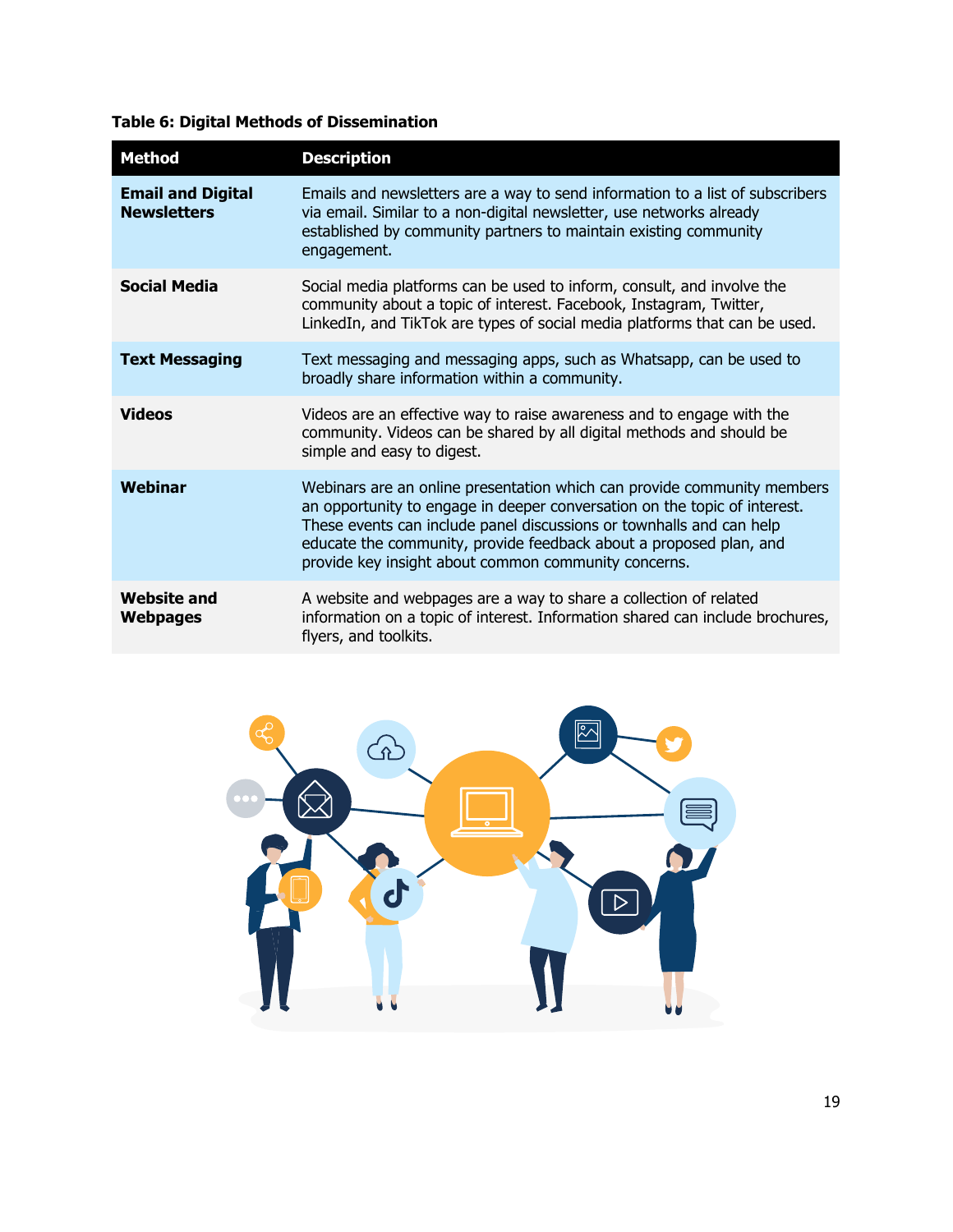### <span id="page-19-0"></span>**Step 4: Develop an Equitable Vaccine Distribution Plan**

The next step after the communication framework and dissemination plan is to develop a vaccine distribution plan, which will also be based on information gathered from the community. A successful distribution plan will work in tandem with the communication plan to find a balance between vaccine supply, access, and demand.

Equitable vaccine distribution involves creating solutions with input from the community and addressing the unique barriers each community may face. Each solution should be carefully developed based on the needs, attitudes, and available resources of each community being served. There are two guiding questions to keep in mind while navigating the various considerations for vaccine distribution:

- Where are vaccinations needed?
- How do we provide equitable access to vaccines?

Figure 2 breaks down some of the most important considerations to think about when planning a vaccine event which includes community engagement, vaccine site location, communications, appointment scheduling, and vaccine site coordination. Additionally, Table 8 outlines a handful of vaccination barriers that communities may face and possible solutions to address those barriers. This list is meant to be a reference to inspire solutions that best fit a community's needs.

It is important to recognize that the process is not necessarily linear and can change. Just like the communication framework, it is essential to continuously reference the community's needs, attitudes, beliefs, and assets regarding vaccination. It is equally important to include community leaders and community members throughout the entire process to help identify gaps and barriers, tailor distribution efforts to fit community needs, and support on the ground efforts. Additionally, engaging the community in the process can provide insight when the community's perceptions and needs change.

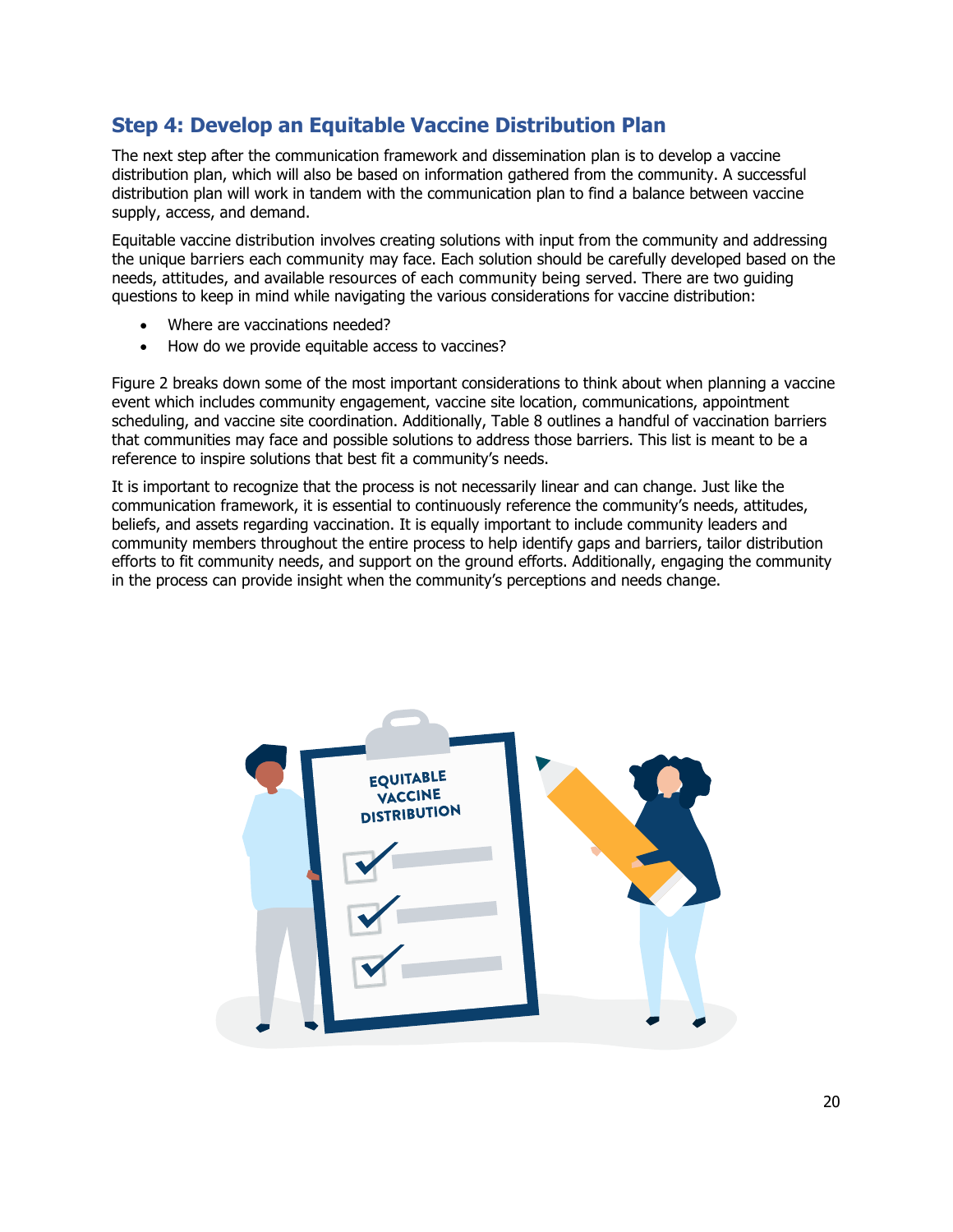#### **Figure 2: Considerations for Equitable Vaccine Distribution**

#### **Community Engagement**

- Are trusted community leaders and members involved in the planning?
- Are there trusted community partners or commnity agencies that have expressed interest in hosting a vaccination site?

#### **Vaccine Site Location**

- Is there a need for a vaccination site in this area (i.e. zip code)?
- Is it a trusted location in the community?
- Is the location accessible?
- Are there additional transportation needs to consider?
- Will the clinic be indoors or outdoors?
- If outdoors make sure to plan for weather ahead of time (i.e. Las Vegas summer heat or Reno winter snow).

#### **Communication**

- Have community concerns about the vaccine been addressed?
- Is there time to promote the vaccine clinic?
- Is information about the clinic being delivered in various methods?
- Is information delivered in a way the community can easily understand?

#### **Appointment Scheduling**

- Is there a need for an appointment-based system for this clinic?
- (If applicable) Is it easy to schedule an appointment?
- (If applicable) Does the scheduling system take into account potential language or literacy barriers?

• (If applicable) Are different ways to schedule an appointment (online, by phone, in-person) offered?

#### **Vaccine Site Coordination**

- Do staff and/or volunteers represent the community?
- Is information at the vaccination site accessible (language, readability, etc)?
- Are staff and volunteers trained and aware of clinic-specific nuances (i.e. no ID requirement, aware of possible differences in literacy levels)?
- What vaccines will be available?
- If the vaccines provided require a second dose, can a follow-up clinic be planned at the same location?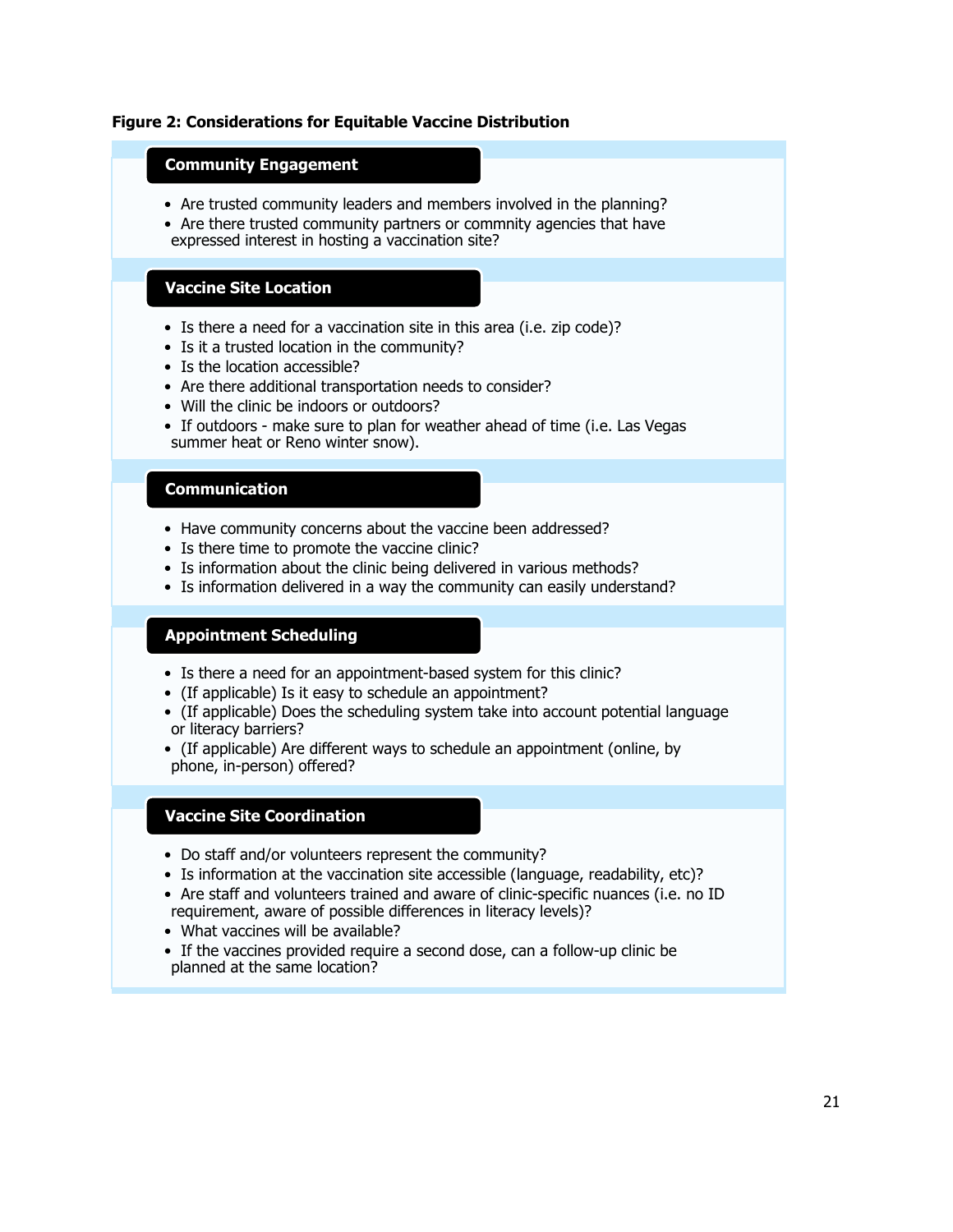| <b>Barrier</b>                                                                                                                       | <b>Possible Solution</b>                                                                                                                                                                                                            |
|--------------------------------------------------------------------------------------------------------------------------------------|-------------------------------------------------------------------------------------------------------------------------------------------------------------------------------------------------------------------------------------|
| Vaccines are available by appointment only, and<br>the only way to schedule an appointment is<br>through an internet-based platform. | Set up a clinic that offers walk-ins.                                                                                                                                                                                               |
| Vaccine location is not within a reasonable<br>walking distance.                                                                     | Coordinate with local transportation and rideshare<br>services to offer free transportation to and from<br>vaccine appointments.                                                                                                    |
|                                                                                                                                      | Establish a clinic site near public transportation<br>routes and include the stop number/ID on clinic<br>promotional materials.                                                                                                     |
| Appointments are only available during working<br>hours (Monday through Friday, 8AM to 5PM).                                         | Set up a clinic that is open before or after work<br>and school hours (i.e. at 6pm) or on weekends                                                                                                                                  |
| Appointment scheduling is only offered online.                                                                                       | Provide alternative modes to schedule an<br>appointment, such as by phone or in-person.                                                                                                                                             |
|                                                                                                                                      | Vaccine Helpline<br>$\bullet$<br>Canvassing/Door-Knocking<br>$\bullet$<br>Telephone Banking<br>$\bullet$<br>Scheduling assistance at grocery stores<br>$\bullet$                                                                    |
| Vaccine clinics are at unfamiliar locations.                                                                                         | Work with the community to host pop-up vaccine<br>clinics at trusted locations such as a place of<br>worship, school, or community recreation center.                                                                               |
| Vaccine clinic staff does not represent the<br>community.                                                                            | Work with the community to recruit clinic staff<br>and volunteers who represent the community.                                                                                                                                      |
| Appointment scheduling services are only offered<br>in English, and/or too complex to translate to<br>another language.              | Simplify the scheduling process to include only<br>the basic information needed to schedule an<br>appointment (i.e. name, date of birth, and contact<br>information) - collect other information at the<br>time of the appointment. |
| The vaccine clinic requires standing in-line for<br>extended periods of time.                                                        | Streamline the system to eliminate the need to<br>stand in line. Ensure there is ample seating<br>available.                                                                                                                        |
| Individuals who are homebound cannot travel to a<br>vaccine location.                                                                | Work with home healthcare services or mobile<br>vaccination units to coordinate at-home<br>vaccinations.                                                                                                                            |
| There is low community awareness about a<br>vaccine site in the area.                                                                | Conduct timely promotion of the community<br>vaccination site by canvassing or phone-banking a<br>week or so before the clinic.                                                                                                     |
| Vaccine clinic requires state-issued photo<br>identification (ID) to get vaccinated.                                                 | Offer a vaccine clinic that waives the photo ID<br>requirement.                                                                                                                                                                     |

#### **Table 8: Examples of Vaccination Barriers and Possible Solutions**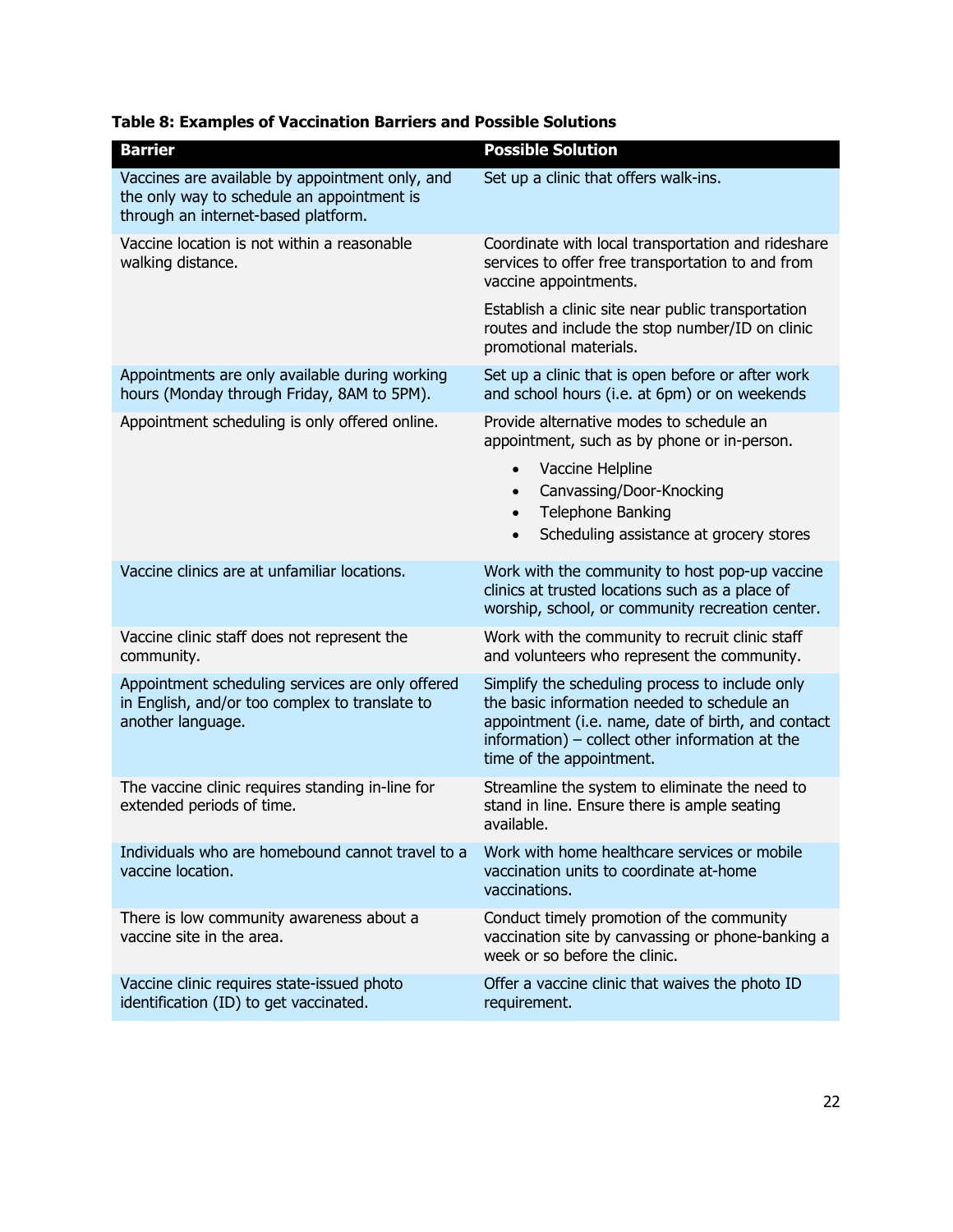### <span id="page-22-0"></span>**Step 5: Monitor and Evaluate**

To achieve vaccine equity, it is essential to continuously monitor and evaluate efforts. Evaluation is a critical step to see if the effort works, if progress is being made, and to adjust when necessary. It is key to maintain engagement with the community to ensure the most relevant needs and gaps are being addressed.

## <span id="page-22-1"></span>**Our Recommendations**

It is a continuous process to achieve vaccine equity, and it cannot be done alone. Engage the community and ensure key partners have an active seat at the table. This is to ensure there is a community voice included throughout the entire decision-making process and that the efforts appropriately reflect the community and its needs.

Here are three key recommendations for vaccine equity:

**Be inclusive.** The community needs to have an active seat at the table throughout every step of the process. They can provide key insight about the community's needs, attitudes, beliefs, and assets regarding vaccination.

**Be responsive.** If the community is able to provide insight on how to address a possible barrier or concern, be responsive and execute the recommendation. Responsiveness can ensure the work remains relevant.

**Be timely.** Timeliness is essential and it is not necessarily about speed. The delivery of messaging should be well-timed and appropriate to the community's current needs. For example, in some communities, there is low awareness about COVID-19. So, delivering messages about the importance to vaccinate should not precede messages that educate the community about the COVID-19 virus and important safety precautions. Likewise, timely dissemination to address vaccine concerns and communicate location of pod pop-ups is essential.